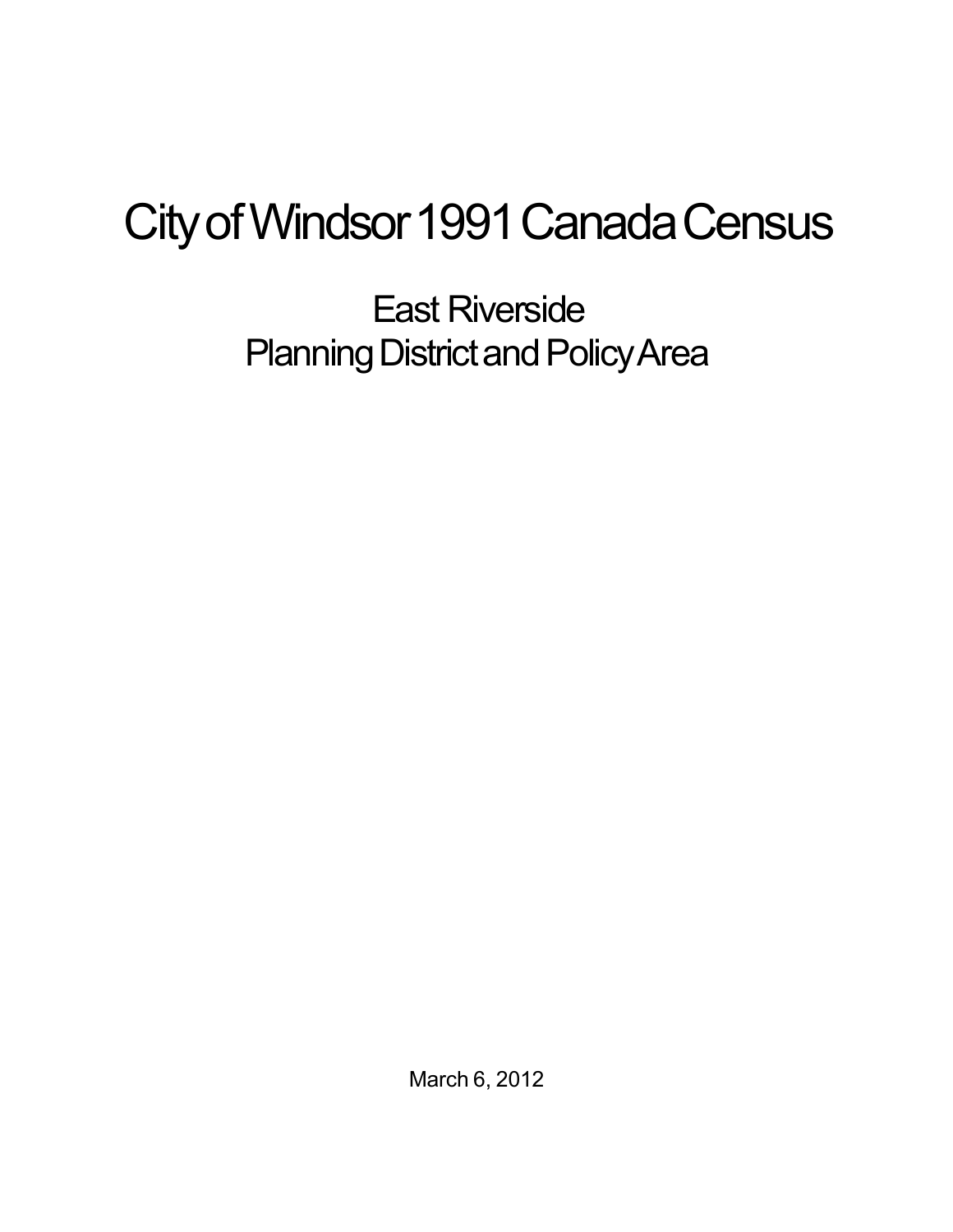## **Table of Contents**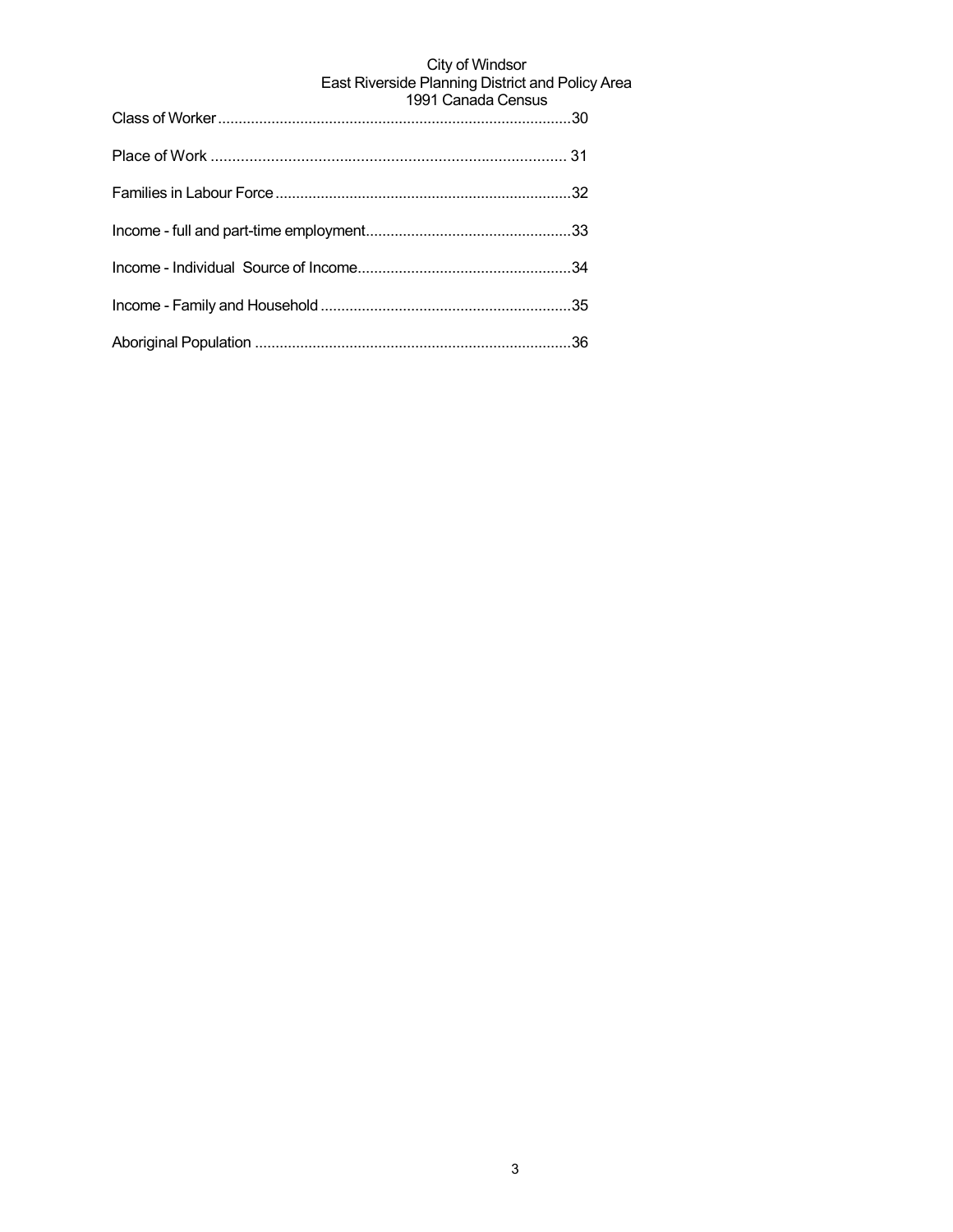## Census Summary

| <b>Census Summary</b>                            | <b>East Riverside</b> |              |
|--------------------------------------------------|-----------------------|--------------|
| Total Population where census data are available |                       | 1,960 % base |
|                                                  |                       |              |
| <b>Males</b>                                     | 970                   | 49%          |
| Females                                          | 990                   | 51%          |
| 0 to 4 years                                     | 145                   | 7%           |
| 5 to 19 years                                    | 410                   | 21%          |
| 20 to 24 years                                   | 125                   | 6%           |
| 25 to 34 years                                   | 360                   | 18%          |
| 35 to 44 years                                   | 340                   | 17%          |
| 45 to 54 years                                   | 245                   | 13%          |
| 55 to 64 years                                   | 160                   | 8%           |
| 65 to 74 years                                   | 120                   | 6%           |
| 75 years and over                                | 65                    | 3%           |
| Average age                                      | 34.9                  |              |
| <b>Total census families</b>                     |                       | 565 % base   |
| Average persons per family                       | 3.1                   |              |
|                                                  |                       |              |
| <b>Husband-wife families</b>                     | 490                   | 87%          |
| No children at home                              | 180                   | 32%          |
| With children at home                            | 310                   | 55%          |
| Lone-parent families                             | 90                    | 16%          |
| Total children at home                           | 700                   |              |
| Average children per family                      | 1.2                   |              |
| <b>Private households</b>                        | 665                   |              |
| Persons in private households                    | 1,945                 |              |
| Average persons per household                    | 2.9                   |              |
| Average household income                         | \$47,272              |              |
| Occupied dwellings where census data available   |                       | 665 % base   |
|                                                  |                       |              |
| <b>Owned dwellings</b>                           | 590                   | 89%          |
| <b>Average value</b>                             | \$140,403             |              |
| <b>Rented dwellings</b><br>Average rent          | 80<br>\$597           | 12%          |
| Single detached houses                           | 635                   | 95%          |
| Semi-detached/row/duplexes                       | 15                    | 2%           |
| Apartments                                       | 20                    | 3%           |
| Other types of dwelling                          | 0                     | 0%           |
| Actual (unsuppressed) data:                      |                       |              |
| <b>Total Population</b>                          | 1,959                 |              |
| <b>Total Dwellings</b>                           | 668                   |              |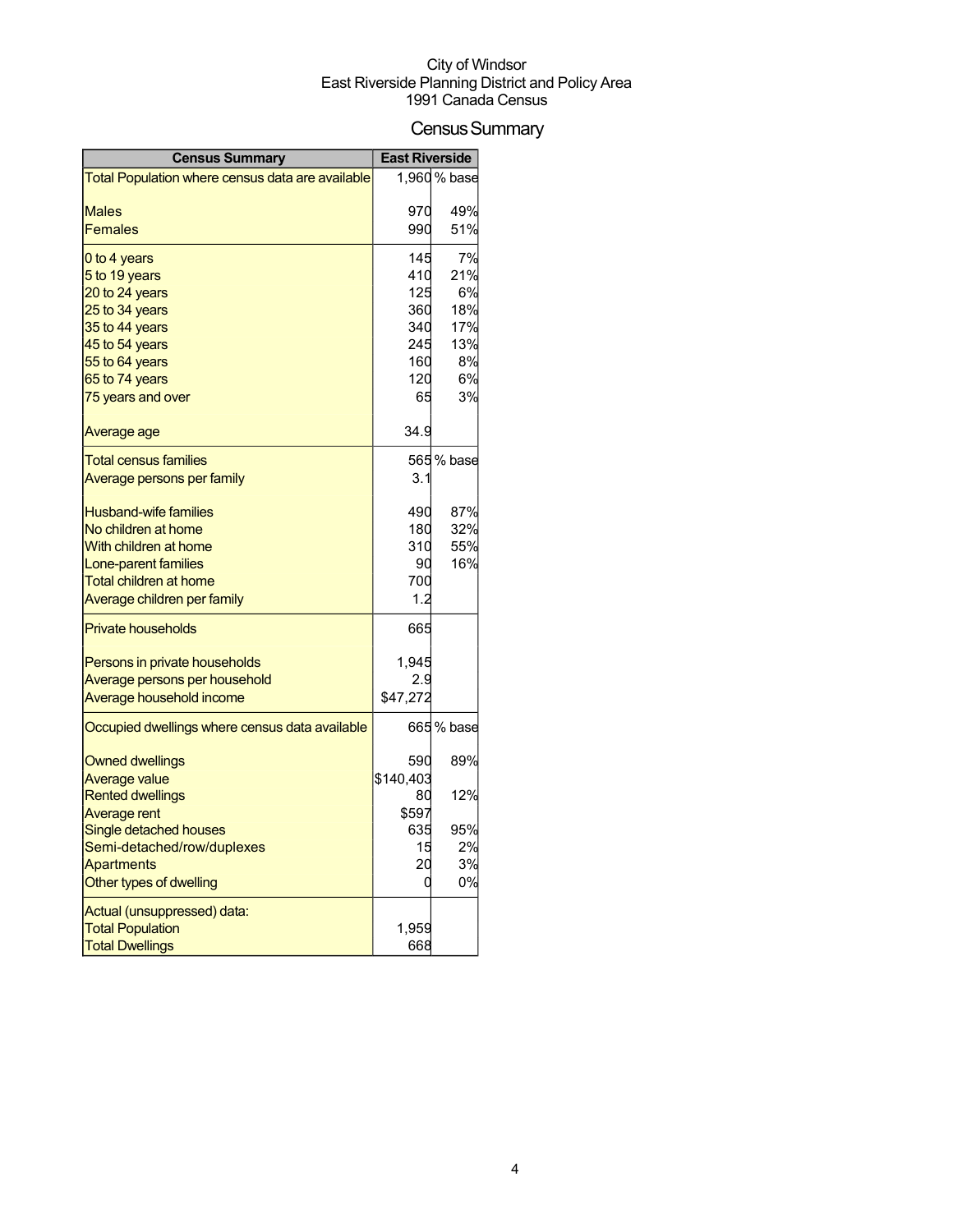## Population By Age

| <b>Population By Age</b>       | <b>East Riverside</b> |        |
|--------------------------------|-----------------------|--------|
| <b>Total population</b>        | 1,960                 | % base |
| Average age of population      | 34.9                  |        |
| By age:                        |                       |        |
| 0 to 4 years                   | 145                   | 7%     |
| 5 to 9 years                   | 125                   | 6%     |
| 10 to 14 years                 | 140                   | 7%     |
| 15 to 19 years                 | 145                   | 7%     |
| 20 to 24 years                 | 125                   | 6%     |
| 25 to 34 years                 | 360l                  | 18%    |
| 35 to 44 years                 | 340                   | 17%    |
| 45 to 54 years                 | 245                   | 13%    |
| 55 to 64 years                 | 160                   | 8%     |
| 65 to 74 years                 | 120                   | 6%     |
| 75 years and over              | 65                    | 3%     |
| By age - detailed:             |                       |        |
| 0 to 4 years                   | 145                   | 7%     |
| 5 to 9 years                   | 125                   | 6%     |
| 10 to 14 years                 | 140                   | 7%     |
| 15 years                       | 30                    | 2%     |
| 16 years                       | 30                    | 2%     |
| 17 years                       | 35                    | 2%     |
| 18 to 19 years                 | 50                    | 3%     |
| 20 to 24 years                 | 125                   | 6%     |
| 25 to 29 years                 | 180                   | 9%     |
| 30 to 34 years                 | 180                   | 9%     |
| 35 to 39 years                 | 175                   | 9%     |
| 40 to 44 years                 | 165                   | 8%     |
| 45 to 49 years                 | 125                   | 6%     |
| 50 to 54 years                 | 120                   | 6%     |
| 55 to 59 years                 | 65                    | 3%     |
| 60 to 64 years                 | 95                    | 5%     |
| 65 to 74 years                 | 120                   | 6%     |
| 75 to 84 years                 | 50                    | 3%     |
| 85 years and over              | 15                    | 1%     |
| 18 years and over              | 1,455                 | 74%    |
| Average age, 18 years and over | 43.9                  |        |
| 65 years and over              | 185                   | 9%     |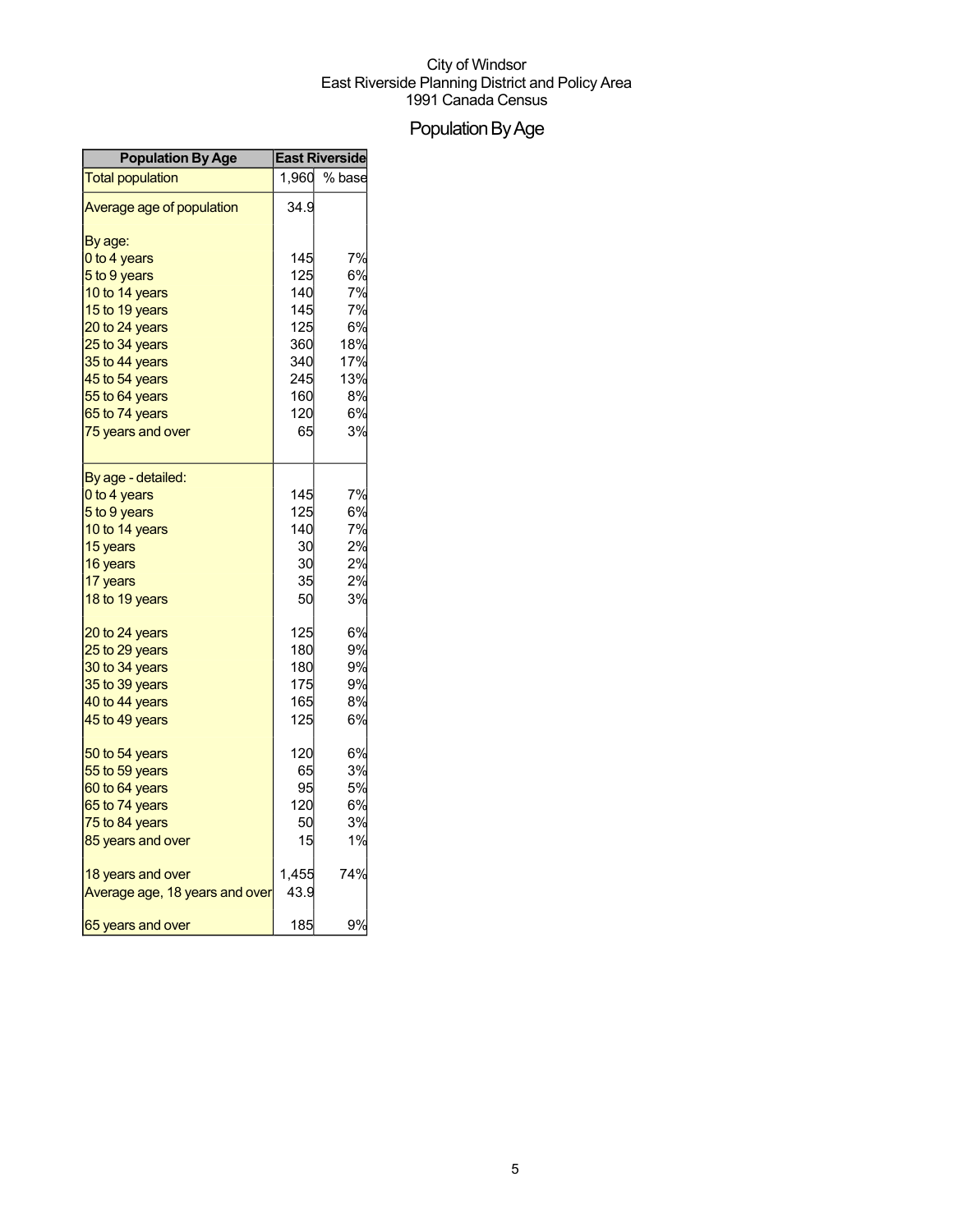## Male Population by age

| <b>Male Population by age</b>        | <b>East Riverside</b> |        |
|--------------------------------------|-----------------------|--------|
| <b>Total population</b>              | 1,960                 | % base |
| <b>Male population</b>               | 970                   | 49%    |
| Average age of males                 | 34.1                  |        |
| By age:                              |                       |        |
| 0 to 4 years                         | 80                    | 4%     |
| 5 to 9 years                         | 60                    | 3%     |
| 10 to 14 years                       | 65                    | 3%     |
| 15 to 19 years                       | 70                    | 4%     |
| 20 to 24 years                       | 60                    | 3%     |
| 25 to 34 years                       | 175                   | 9%     |
| 35 to 44 years                       | 175                   | 9%     |
| 45 to 54 years                       | 120                   | 6%     |
| 55 to 64 years                       | 80                    | 4%     |
| 65 to 74 years                       | 55                    | 3%     |
| 75 years and over                    | 25                    | 1%     |
| By age - detailed:                   |                       |        |
| 0 to 4 years                         | 80                    | 4%     |
| 5 to 9 years                         | 60                    | 3%     |
| 10 to 14 years                       | 65                    | 3%     |
| 15 years                             | 15                    | 1%     |
| 16 years                             | 15                    | 1%     |
| 17 years                             | 15                    | 1%     |
| 18 to 19 years                       | 25                    | 1%     |
| 20 to 24 years                       | 60                    | 3%     |
| 25 to 29 years                       | 85                    | 4%     |
| 30 to 34 years                       | 90                    | 5%     |
| 35 to 39 years                       | 85                    | 4%     |
| 40 to 44 years                       | 90                    | 5%     |
| 45 to 49 years                       | 55                    | 3%     |
| 50 to 54 years                       | 65                    | 3%     |
| 55 to 59 years                       | 30                    | 2%     |
| 60 to 64 years                       | 50                    | 3%     |
| 65 to 74 years                       | 55                    | 3%     |
| 75 to 84 years                       | 20                    | 1%     |
| 85 years and over                    |                       | 0%     |
| 18 years and over                    | 710                   | 36%    |
| Average age, males 18 years and over | 43.5                  |        |
| 65 years and over                    | 80                    | 4%     |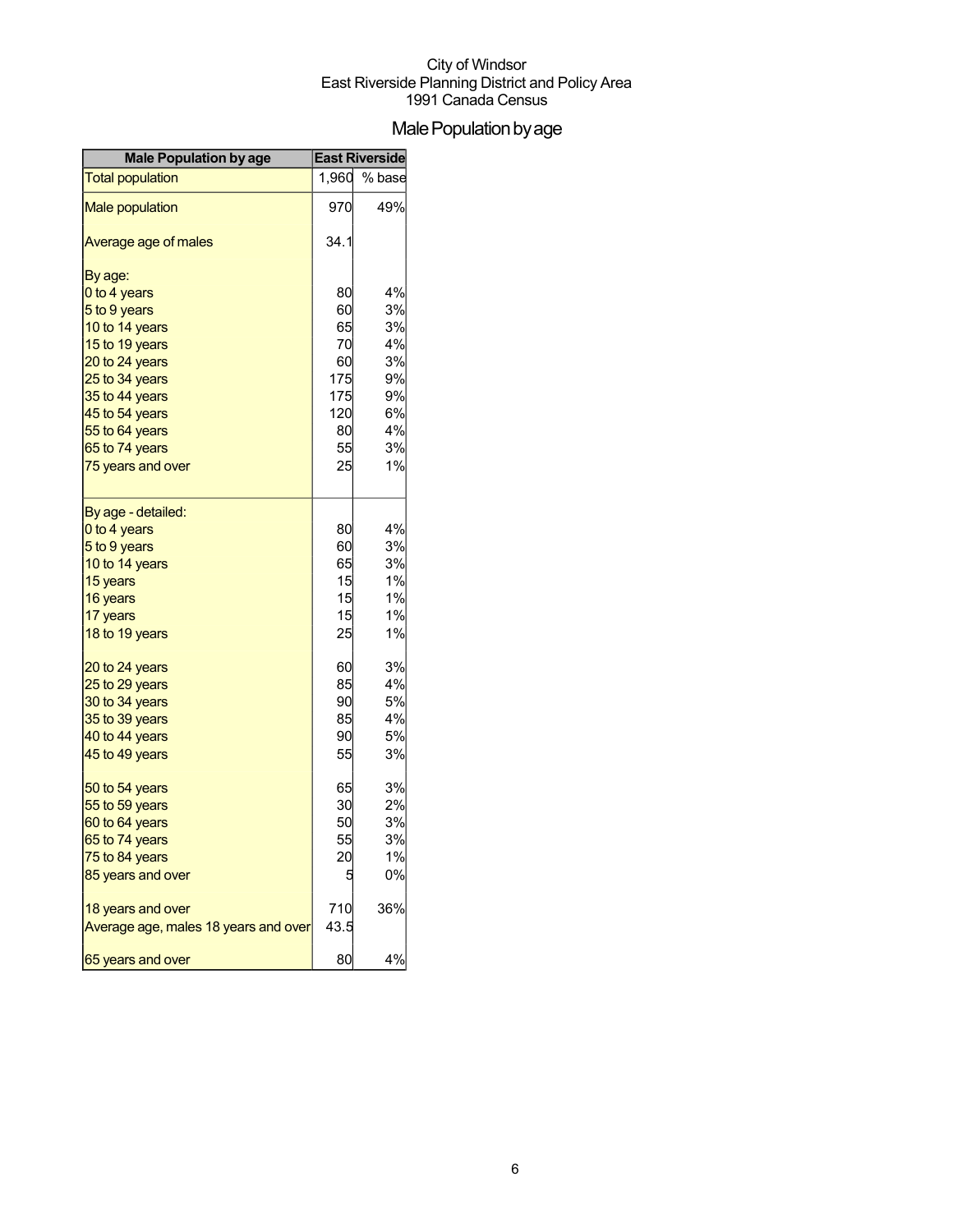## Female Population by age

| <b>Female Population by age</b>        | <b>East Riverside</b> |        |
|----------------------------------------|-----------------------|--------|
| <b>Total population</b>                | 1,960                 | % base |
| <b>Female population</b>               | 990                   | 51%    |
| Average age of females                 | 35.7                  |        |
| By age:                                |                       |        |
| 0 to 4 years                           | 65                    | 3%     |
| 5 to 9 years                           | 65                    | 3%     |
| 10 to 14 years                         | 75                    | 4%     |
| 15 to 19 years                         | 75                    | 4%     |
| 20 to 24 years                         | 65                    | 3%     |
| 25 to 34 years                         | 185                   | 9%     |
| 35 to 44 years                         | 165                   | 8%     |
| 45 to 54 years                         | 125                   | 6%     |
| 55 to 64 years                         | 80                    | 4%     |
| 65 to 74 years                         | 65                    | 3%     |
| 75 years and over                      | 40                    | 2%     |
| By age - detailed:                     |                       |        |
| 0 to 4 years                           | 65                    | 3%     |
| 5 to 9 years                           | 65                    | 3%     |
| 10 to 14 years                         | 75                    | 4%     |
| 15 years                               | 15                    | 1%     |
| 16 years                               | 15                    | 1%     |
| 17 years                               | 20                    | 1%     |
| 18 to 19 years                         | 25                    | 1%     |
| 20 to 24 years                         | 65                    | 3%     |
| 25 to 29 years                         | 95                    | 5%     |
| 30 to 34 years                         | 90                    | 5%     |
| 35 to 39 years                         | 90                    | 5%     |
| 40 to 44 years                         | 75                    | 4%     |
| 45 to 49 years                         | 70                    | 4%     |
| 50 to 54 years                         | 55                    | 3%     |
| 55 to 59 years                         | 35                    | 2%     |
| 60 to 64 years                         | 45                    | 2%     |
| 65 to 74 years                         | 65                    | 3%     |
| 75 to 84 years                         | ЗС                    | 2%     |
| 85 years and over                      | 10                    | 1%     |
| 18 years and over                      | 745                   | 38%    |
| Average age, females 18 years and over | 44.2                  |        |
| 65 years and over                      | 105                   | 5%     |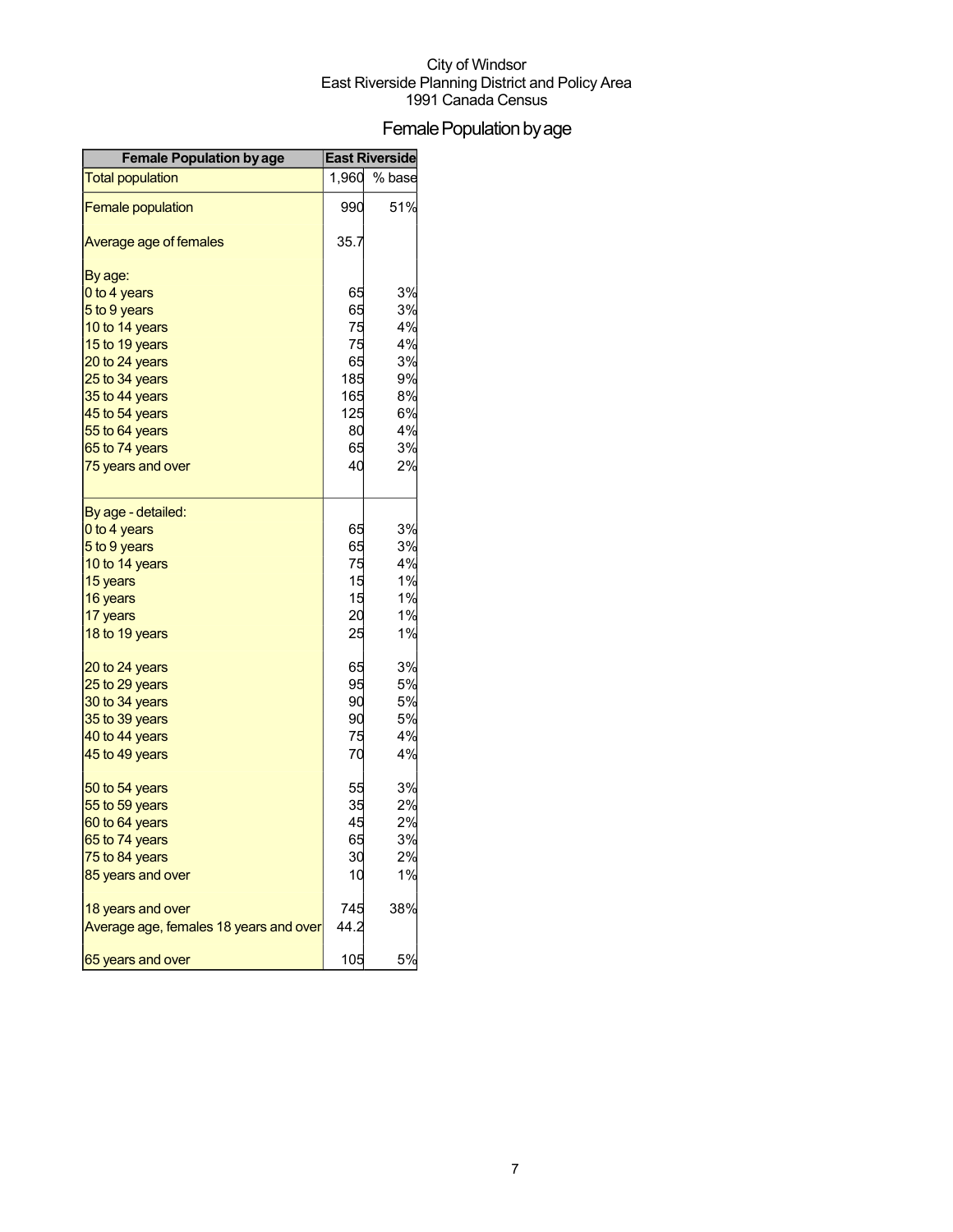## FamilyStructureandChildren

| Family Structure and Children East Riverside |     |        |
|----------------------------------------------|-----|--------|
| <b>Total census families</b>                 | 565 | % base |
| By family structure:                         |     |        |
| <b>Total husband-wife families</b>           | 490 | 87%    |
| With no children at home                     | 180 | 32%    |
| With children at home                        | 310 | 55%    |
| 1 child                                      | 120 | 21%    |
| 2 children                                   | 135 | 24%    |
| 3 or more children                           | 55  | 10%    |
| <b>Families - now-married couples</b>        | 450 | 80%    |
| With no children at home                     | 155 | 27%    |
| With children at home                        | 295 | 52%    |
| 1 child                                      | 115 | 20%    |
| 2 children                                   | 130 | 23%    |
| 3 or more children                           | 50  | 9%     |
| Families - common-law couples                | 40  | 7%     |
| With no children at home                     | 25  | 4%     |
| With children at home                        | 15  | 3%     |
| 1 child                                      | 5   | 1%     |
| 2 children                                   |     | 1%     |
| 3 or more children                           | 5   | 1%     |
| Lone-parent families                         | 90  | 16%    |
| Lone male parent                             | 15  | 3%     |
| 1 child at home                              | 5   | 1%     |
| 2 children at home                           | 10  | 2%     |
| 3 or more children at home                   | 0   | 0%     |
| Lone female parent                           | 65  | 12%    |
| 1 child at home                              | 35  | 6%     |
| 2 children at home                           | 20  | 4%     |
| 3 or more children at home                   | 10  | 2%     |
| <b>Total children at home</b>                | 700 | % base |
| By age of children:                          |     |        |
| $0 - 5$ years                                | 190 | 27%    |
| $6 - 14$ years                               | 215 | 31%    |
| 15 - 17 years                                | 85  | 12%    |
| 18 - 24 years                                | 145 | 21%    |
| 25 years and over                            | 70  | 10%    |
|                                              |     |        |
| Average children per family                  | 1.2 |        |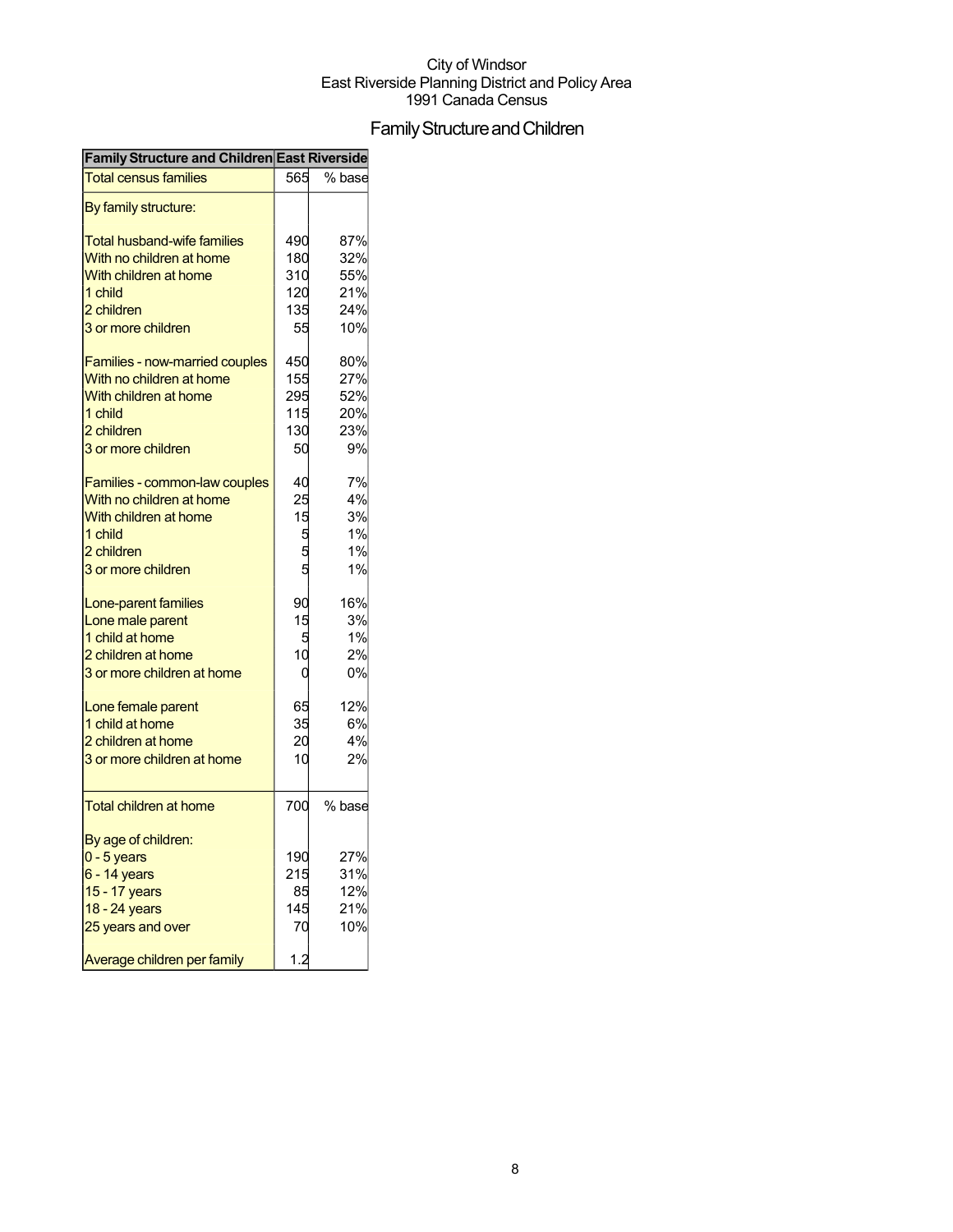## Households and Marital Status

| <b>Households and Marital Status</b>                     |            | <b>East Riverside</b> |
|----------------------------------------------------------|------------|-----------------------|
| <b>Private households</b>                                | 665        | % base                |
|                                                          |            |                       |
| By size of household:                                    |            |                       |
| 1 person                                                 | 80         | 12%                   |
| 2 persons                                                | 205        | 31%                   |
| 3 persons                                                | 150        | 23%                   |
| 4 - 5 persons                                            | 195        | 29%                   |
| 6 or more persons                                        | 20         | 3%                    |
|                                                          |            |                       |
| By number of census families:                            |            |                       |
| Non-family households                                    | 100        | 15%                   |
| <b>Family households</b>                                 | 555        | 83%                   |
| 1 census family                                          | 550        | 83%                   |
| 2 or more census families                                | 5          | 1%                    |
| Persons in private households                            | 1,945      |                       |
| Average persons per household                            | 2.9        |                       |
| Census families in private                               | 565        | % base                |
| households                                               |            |                       |
|                                                          |            |                       |
| By size of census family:                                |            |                       |
| 2 persons                                                | 215<br>155 | 38%<br>27%            |
| 3 persons<br>4 persons                                   | 145        | 26%                   |
| 5 or more persons                                        | 55         | 10%                   |
|                                                          |            |                       |
| <b>Total population</b>                                  | 1,960      | % base                |
| By marital status, for persons 15 years of age and over: |            |                       |
| Single (never married)                                   | 410        | 21%                   |
| <b>Married</b>                                           | 925        | 47%                   |
| Widowed                                                  | 85         | 4%                    |
| <b>Divorced</b>                                          | 90         | 5%                    |
| <b>Separated</b>                                         | 35         | 2%                    |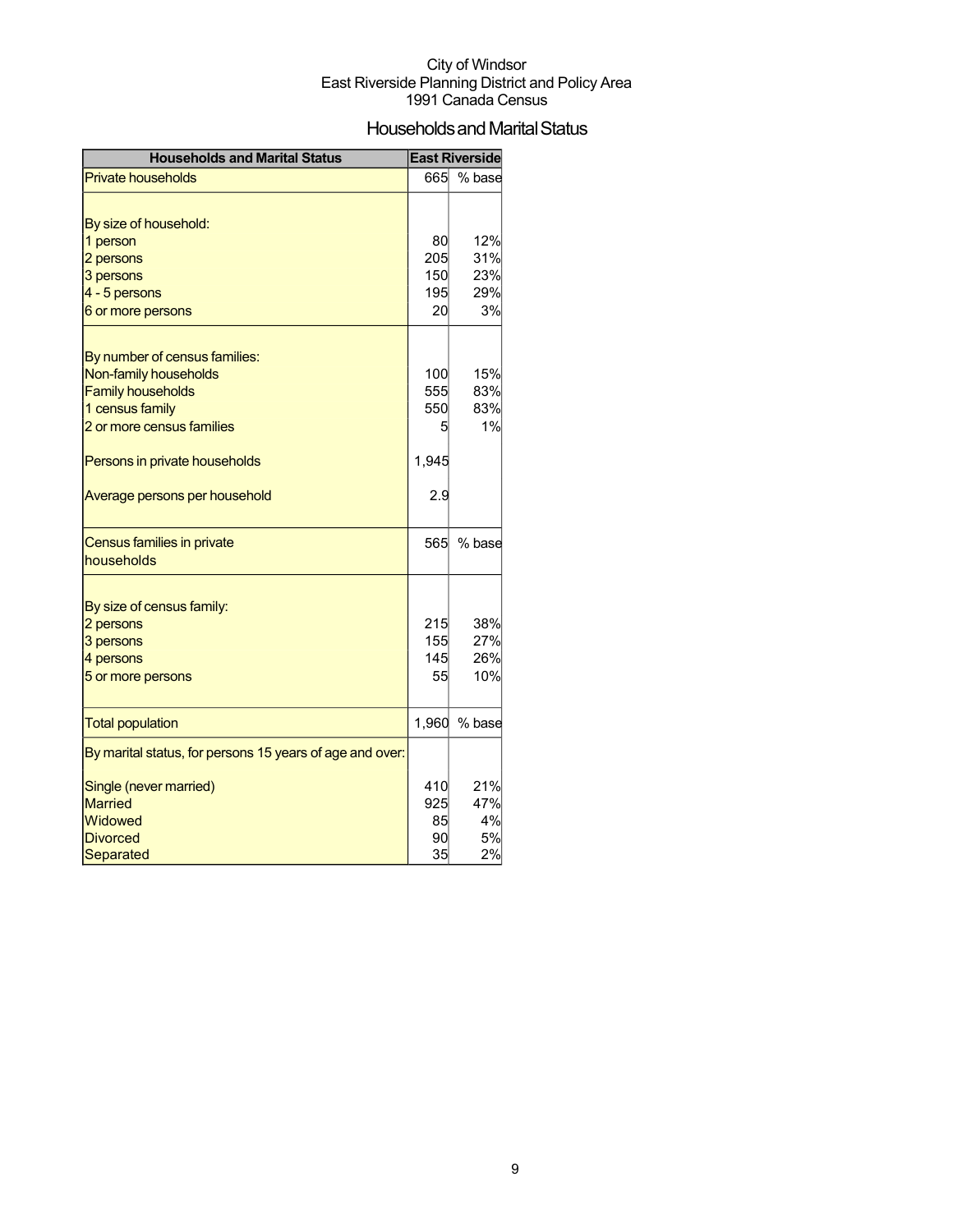## Family Status and Family Size

| <b>Family Status and Family Size</b>           |       | <b>East Riverside</b> |
|------------------------------------------------|-------|-----------------------|
| Persons in private households                  | 1.950 | % base                |
| By living arrangements:                        |       |                       |
| Number of non-family persons                   | 200   | 10%                   |
| Living with relatives                          | 75    | 4%                    |
| Living with non-relatives only                 | 35    | 2%                    |
| Living alone                                   | 75    | 4%                    |
| Number of family persons                       | 1,750 | 90%                   |
| Average persons per family                     | 3.1   |                       |
| Persons 65+ years in househlds                 | 190   | % base                |
|                                                |       |                       |
| By living arrangements:                        |       |                       |
| Number of non-family persons                   | 55    | 29%                   |
| <b>Living with relatives</b>                   | 20    | 11%<br>0%             |
| Living with non-relatives only<br>Living alone | 30    | 16%                   |
|                                                |       |                       |
| Number of family persons                       | 135   | 71%                   |
| Economic families in househlds                 | 575   | % base                |
| By size of economic family:                    |       |                       |
| 2 persons                                      | 205   | 36%                   |
| 3 persons                                      | 150   | 26%                   |
| 4 persons                                      | 150   | 26%                   |
| 5 or more persons                              | 70    | 12%                   |
| Persons in economic families                   | 1,835 |                       |
| Average persons per economic family            | 3.2   |                       |
| <b>Total unattached individuals</b>            | 115   |                       |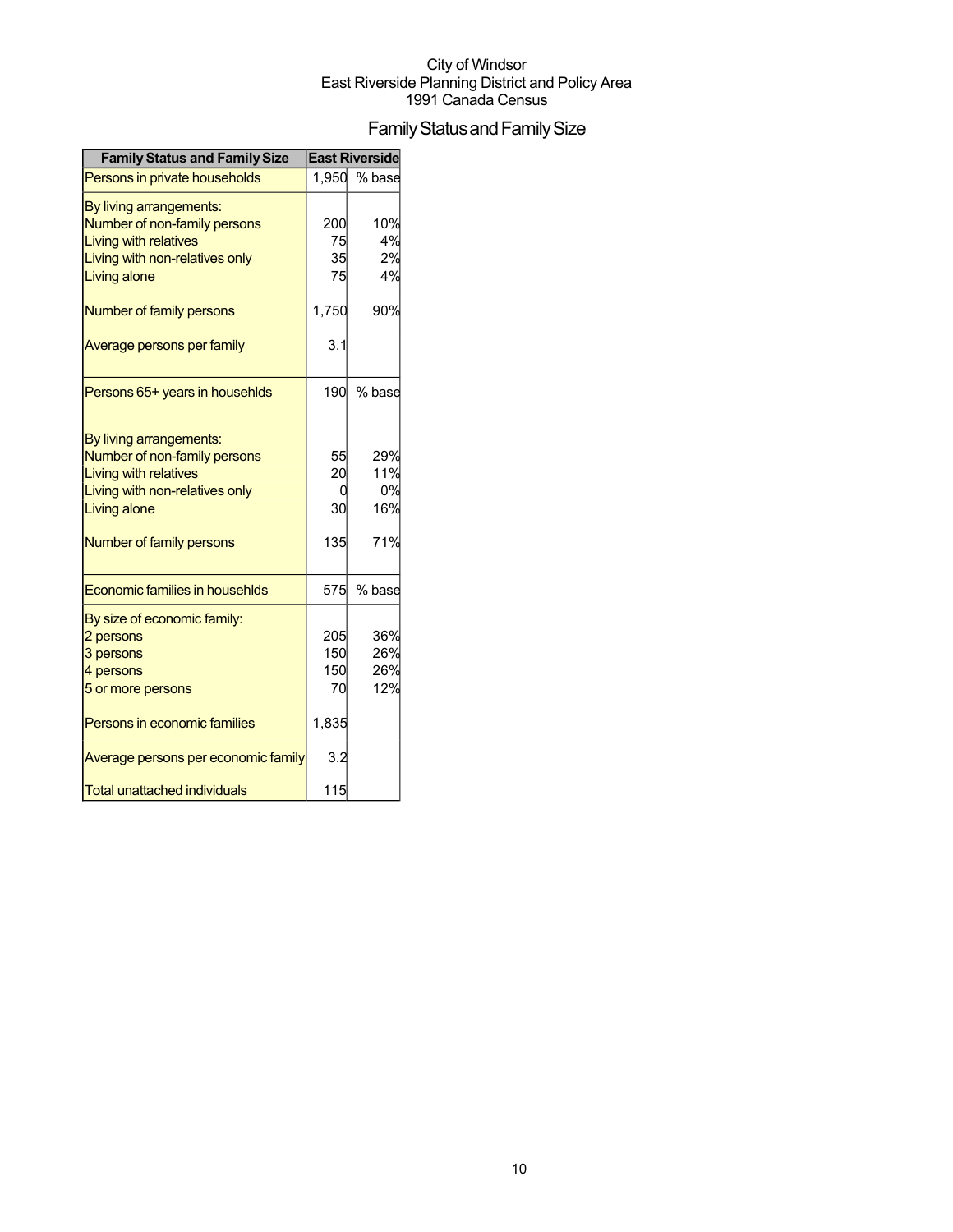## Dwellings

| <b>Dwellings</b>                    | <b>East Riverside</b> |            |
|-------------------------------------|-----------------------|------------|
| <b>Occupied dwellings</b>           |                       | 665 % base |
| By tenure:                          |                       |            |
| Rented                              | 80                    | 12%        |
| Owned                               | 590                   | 89%        |
| <b>Band housing</b>                 | 0                     | 0%         |
| By dwelling type:                   |                       |            |
| Single-detached house               | 635                   | 95%        |
| Semi-detached house                 | 15                    | 2%         |
| <b>Row house</b>                    | 0                     | 0%         |
| Apartment, detached duplex          |                       | 0%         |
| Apartment less than 5 storey        |                       | 1%         |
| Apartment 5 or more storeys         | 15                    | 2%         |
| Other single attached house         | 0                     | 0%         |
| <b>Movable dwelling</b>             | O                     | 0%         |
| Average rooms per dwelling          | 6.8                   |            |
| Average bedrooms per dwelling       | 2.8                   |            |
| Average persons per room            | 0.5                   |            |
| By period of construction           |                       |            |
| Before 1946                         | 100                   | 15%        |
| 1946 - 1960                         | 85                    | 13%        |
| 1961 - 1970                         | 85                    | 13%        |
| 1971 - 1980                         | 255                   | 38%        |
| 1981 - 1985                         | 15                    | 2%         |
| 1986 - 1991                         | 110                   | 17%        |
| Condition of dwelling:              |                       |            |
| Regular maintenance                 | 455                   | 68%        |
| Minor repairs needed                | 135                   | 20%        |
| Major repairs needed                | 60                    | 9%         |
| Owner one-family households         |                       | 435 % base |
| Average value of dwellings          | \$140,403             |            |
| Owner expenses:                     |                       |            |
| Average major monthly payments      | \$861                 |            |
| Payments > 30% of income            | 40                    | 9%         |
| <b>Tenant one-family households</b> |                       | 45 % base  |
| Tenant expenses:                    |                       |            |
| Average gross monthly rent          | \$597                 |            |
| Rent > 30% of income                | 30                    | 67%        |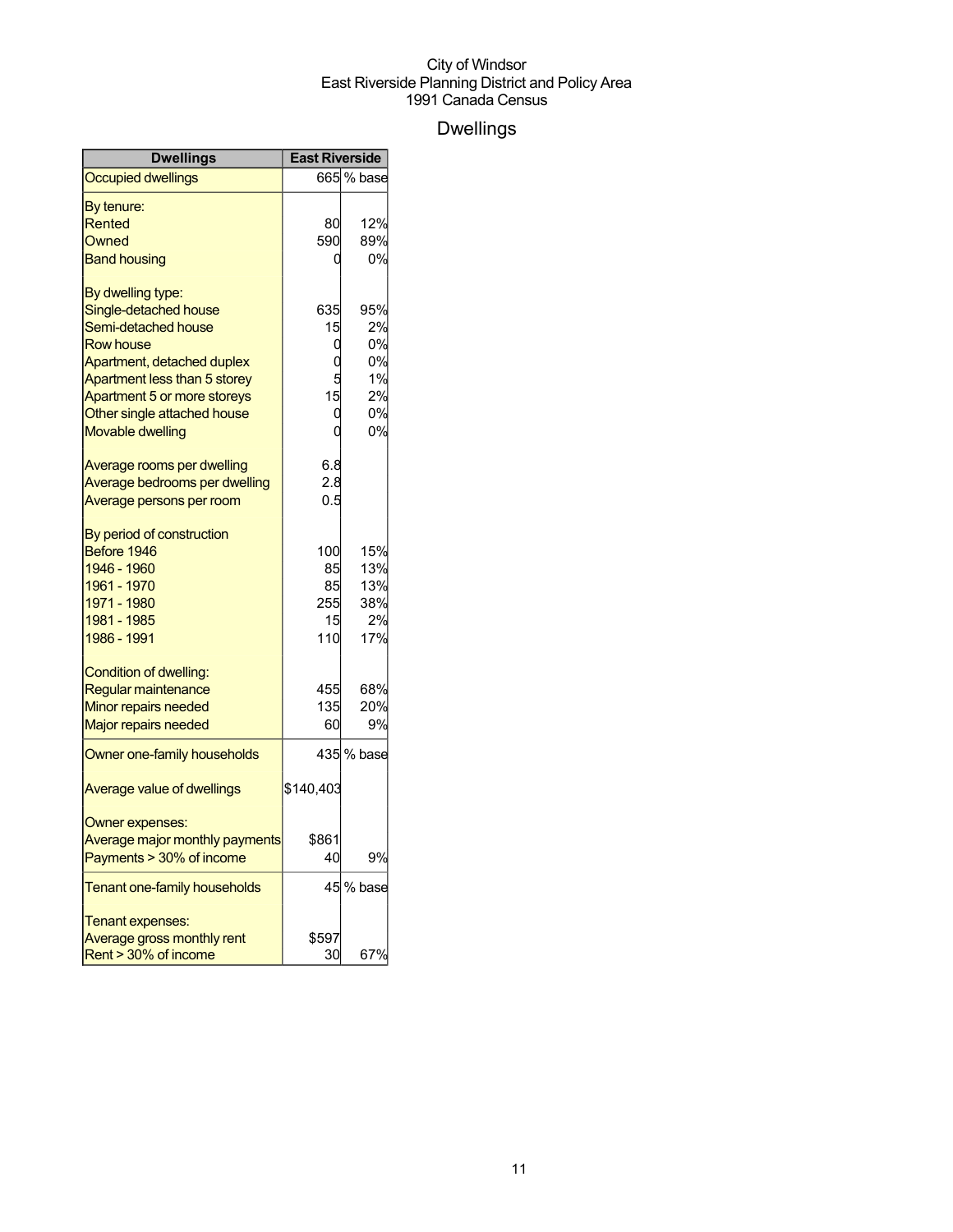## Language-Mothertongue

| Language - Mother tongue            | <b>East Riverside</b> |        |
|-------------------------------------|-----------------------|--------|
| <b>Total responses</b>              | 1,960                 | % base |
| <b>Total single responses</b>       | 1,905                 | 97%    |
| <b>Total official languages</b>     | 1,565                 | 80%    |
| English                             | 1,505                 | 77%    |
| French                              | 60                    | 3%     |
| <b>Total non-official languages</b> | 330                   | 17%    |
| Arabic                              | 30                    | 2%     |
| <b>Bulgarian</b>                    | C                     | 0%     |
| <b>Chinese</b>                      | 20                    | 1%     |
| <b>Dutch</b>                        | 0                     | 0%     |
| Finnish                             | 10                    | 1%     |
| German                              | 30                    | 2%     |
| Greek                               | 5                     | 0%     |
| Hungarian                           | 10                    | 1%     |
| Italian                             | 40                    | 2%     |
| Polish                              | 45                    | 2%     |
| Portuguese                          | 5                     | 0%     |
| Punjabi                             | 5                     | 0%     |
| <b>Russian</b>                      | 5                     | 0%     |
| <b>Spanish</b>                      | 25                    | 1%     |
| Tagalog (Pilipino)                  | 15                    | 1%     |
| <b>Ukrainian</b>                    | 15                    | 1%     |
| Vietnamese                          | 0                     | 0%     |
| <b>Major aboriginal languages</b>   | 0                     | 0%     |
| Languages other than above          | 85                    | 4%     |
| <b>Total multiple responses</b>     | 55                    | 3%     |
| <b>English and French</b>           | 25                    | 1%     |
| English and non-official language   | 35                    | 2%     |
| French and non-official language    | C                     | 0%     |
| English, French and other language  | 5<br>5                | 0%     |
| Non-official languages              |                       | 0%     |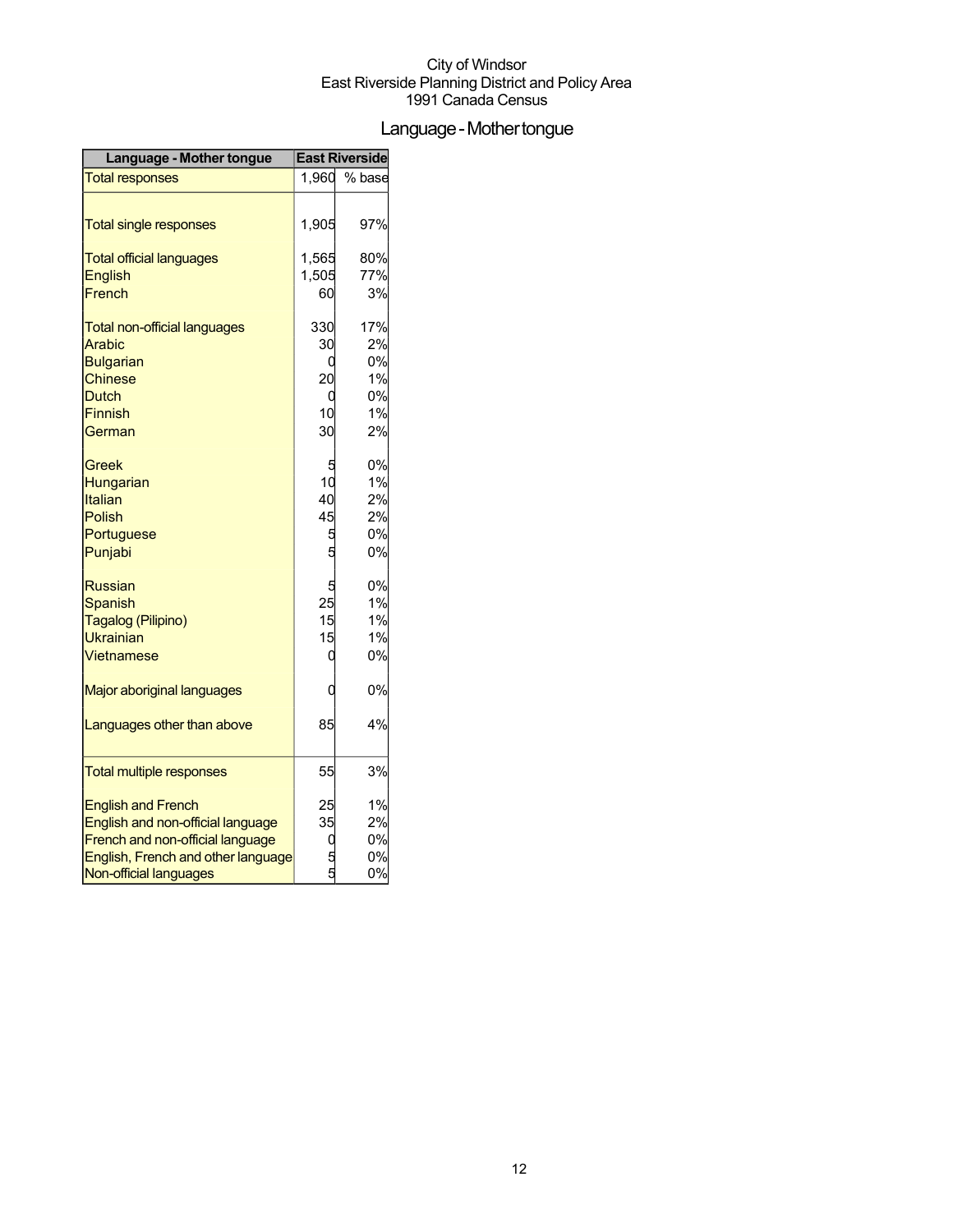## Language-Homelanguage

| Language - Home language East Riverside |       |        |
|-----------------------------------------|-------|--------|
| <b>Total responses</b>                  | 1,975 | % base |
| <b>Total single responses</b>           | 1,905 | 96%    |
| <b>Total official languages</b>         | 1,730 | 88%    |
| <b>English</b>                          | 1,730 | 88%    |
| French                                  |       | 0%     |
| <b>Total non-official languages</b>     | 170   | 9%     |
| Arabic                                  | 30    | 2%     |
| Armenian                                | 30    | 2%     |
| Chinese                                 | 10    | 1%     |
| <b>Creoles</b>                          | 0     | 0%     |
| Croatian                                |       | 0%     |
| Dutch                                   |       | 0%     |
| German                                  | C     | 0%     |
| Greek                                   | 15    | 1%     |
| Gujarati                                |       | 0%     |
| Hungarian                               | 10    | 1%     |
| Hindi                                   | 0     | 0%     |
| Italian                                 |       | 0%     |
| Japanese                                |       | 0%     |
| Khmer (Cambodian)                       |       | 0%     |
| Korean                                  |       | 0%     |
| Portuguese                              |       | 0%     |
| Persian (Farsi)                         |       | 0%     |
| Polish                                  | 50    | 3%     |
| Punjabi                                 |       | 0%     |
| Romanian                                |       | 0%     |
| <b>Russian</b>                          |       | 0%     |
| Spanish                                 |       | 0%     |
| Tagalog (Pilipino)                      | 10    | 1%     |
| <b>Tamil</b>                            | C     | 0%     |
| <b>Ukrainian</b>                        |       | 0%     |
| Urdu                                    |       | 0%     |
| Vietnamese                              |       | 0%     |
| Major aboriginal languages              |       | 0%     |
| Languages other than above              | 10    | 1%     |
| <b>Total multiple responses</b>         | 70    | 4%     |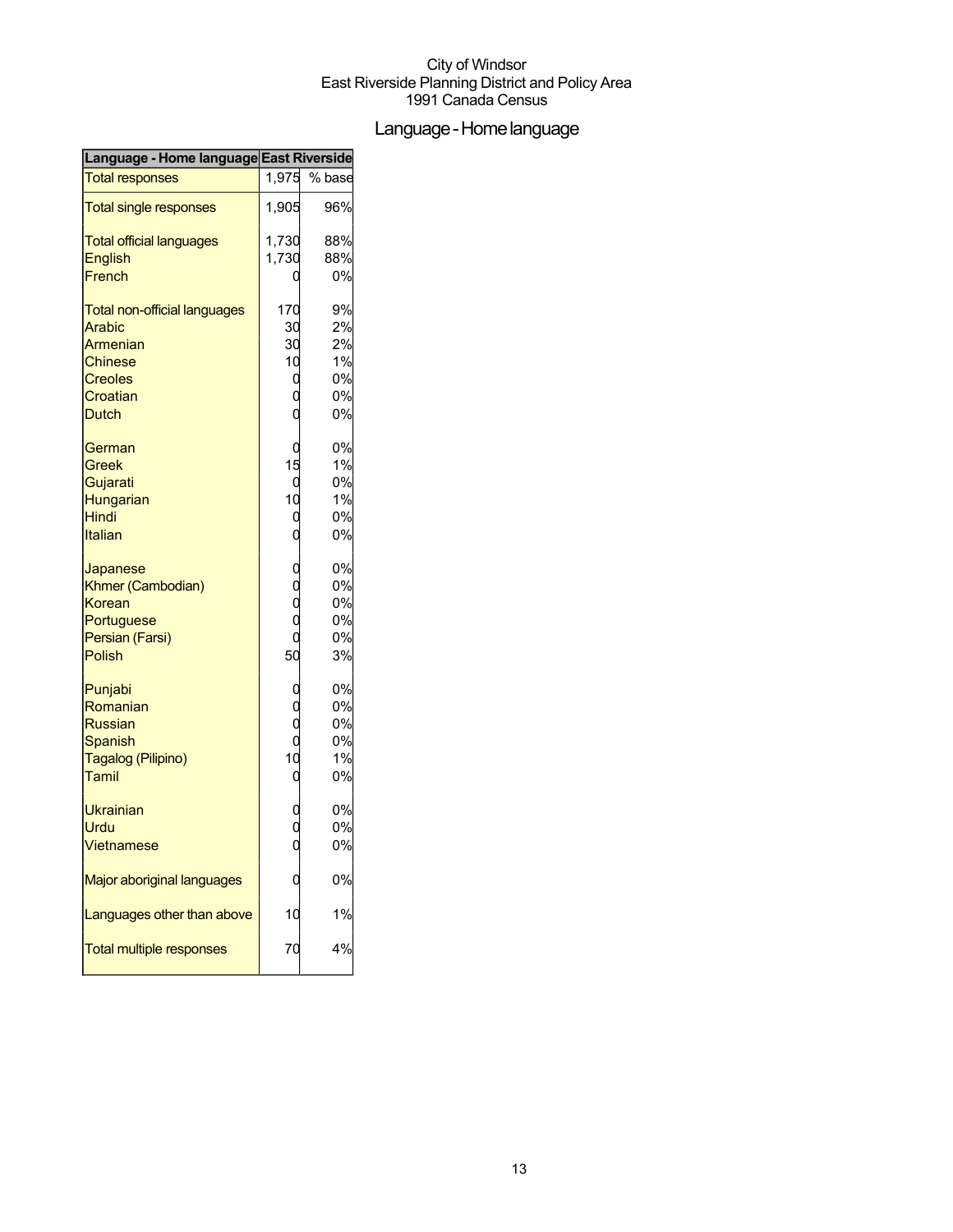## Language - Knowledge of

| Language - Knowledge of East Riverside |                   |        |  |
|----------------------------------------|-------------------|--------|--|
| <b>Total population</b>                | 1,960             | % base |  |
| <b>Official languages:</b>             |                   |        |  |
| <b>English only</b>                    | 1,775             | 91%    |  |
| <b>French only</b>                     |                   | 0%     |  |
| <b>Both English and French</b>         | 185               | 9%     |  |
| <b>Neither English nor French</b>      |                   | 0%     |  |
| Non-official languages:                |                   |        |  |
| Armenian                               | 25                | 1%     |  |
| Arabic                                 | 75                | 4%     |  |
| <b>Chinese</b>                         | 10                | 1%     |  |
| Cree                                   | 0                 | 0%     |  |
| <b>Creoles</b>                         | $\mathbf 0$       | 0%     |  |
| Croatian                               |                   | 0%     |  |
| <b>Dutch</b>                           | 0                 | 0%     |  |
| <b>Finnish</b>                         | 10                | 1%     |  |
| German                                 | 25                | 1%     |  |
| Greek                                  | 30                | 2%     |  |
| Gujarati                               | 0                 | 0%     |  |
| <b>Hebrew</b>                          | 0                 | 0%     |  |
| Hindi                                  | C                 | 0%     |  |
| Hungarian                              | 20                | 1%     |  |
| Italian                                | 40                | 2%     |  |
| Japanese                               | 0                 | 0%     |  |
| Korean                                 | 0                 | 0%     |  |
| Persian (Farsi)                        |                   | 0%     |  |
| Polish                                 | 50                | 3%     |  |
| Portuguese                             | 10                | 1%     |  |
| Punjabi                                | d                 | 0%     |  |
| Romanian                               | 0<br>0            | 0%     |  |
| <b>Russian</b>                         |                   | 0%     |  |
| Spanish                                | $\ddot{\text{o}}$ | 0%     |  |
| Tagalog (Pilipino)                     | 10                | 1%     |  |
| Tamil                                  | 0                 | 0%     |  |
| Ukrainian                              | 10                | 1%     |  |
| Urdu                                   | $\mathbf{0}$      | 0%     |  |
| Vietnamese                             | $\overline{0}$    | 0%     |  |
| Yiddish                                |                   | 0%     |  |
|                                        |                   |        |  |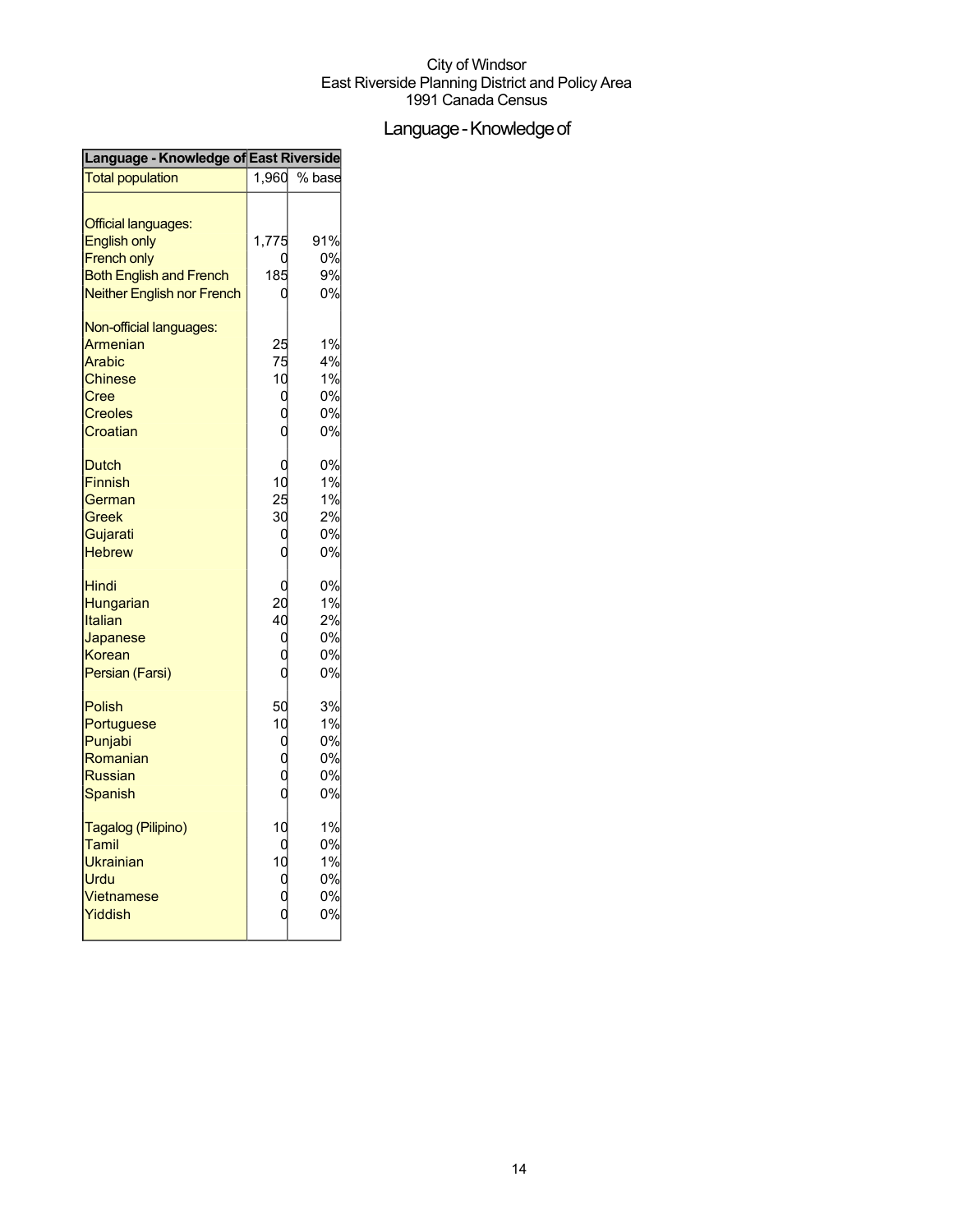## Religion

| <b>Religion</b>             | <b>East Riverside</b> |        |
|-----------------------------|-----------------------|--------|
| <b>Total population</b>     | 1,960                 | % base |
|                             |                       |        |
| Catholic                    | 1,215                 | 62%    |
| <b>Roman Catholic</b>       | 1,215                 | 62%    |
| <b>Ukrainian Catholic</b>   |                       | 0%     |
| Protestant                  | 580                   | 30%    |
| <b>United Church</b>        | 120                   | 6%     |
| Anglican                    | 130                   | 7%     |
| <b>Baptist</b>              | 15                    | 1%     |
| Presbyterian                | 110                   | 6%     |
| Lutheran                    | 45                    | 2%     |
| Pentecostal                 | 0                     | 0%     |
| <b>Mennonite</b>            | 0                     | 0%     |
| <b>Jehovah's Witnesses</b>  | 60                    | 3%     |
| <b>Reformed Bodies</b>      | 0                     | 0%     |
| <b>Salvation Army</b>       | $\overline{0}$        | 0%     |
| Latter-day Saints (Mormons) |                       | 0%     |
| <b>Other Protestant</b>     | 85                    | 4%     |
| <b>Other Religions</b>      | 60                    | 3%     |
| <b>Eastern Orthodox</b>     | 35                    | 2%     |
| Jewish                      | 0                     | 0%     |
| <b>Islam</b>                | 0                     | 0%     |
| <b>Buddhist</b>             | 20                    | 1%     |
| Hindu                       | 0                     | 0%     |
| <b>Sikh</b>                 | O                     | 0%     |
| Other                       | Ó                     | 0%     |
| No religious affiliation    | 105                   | 5%     |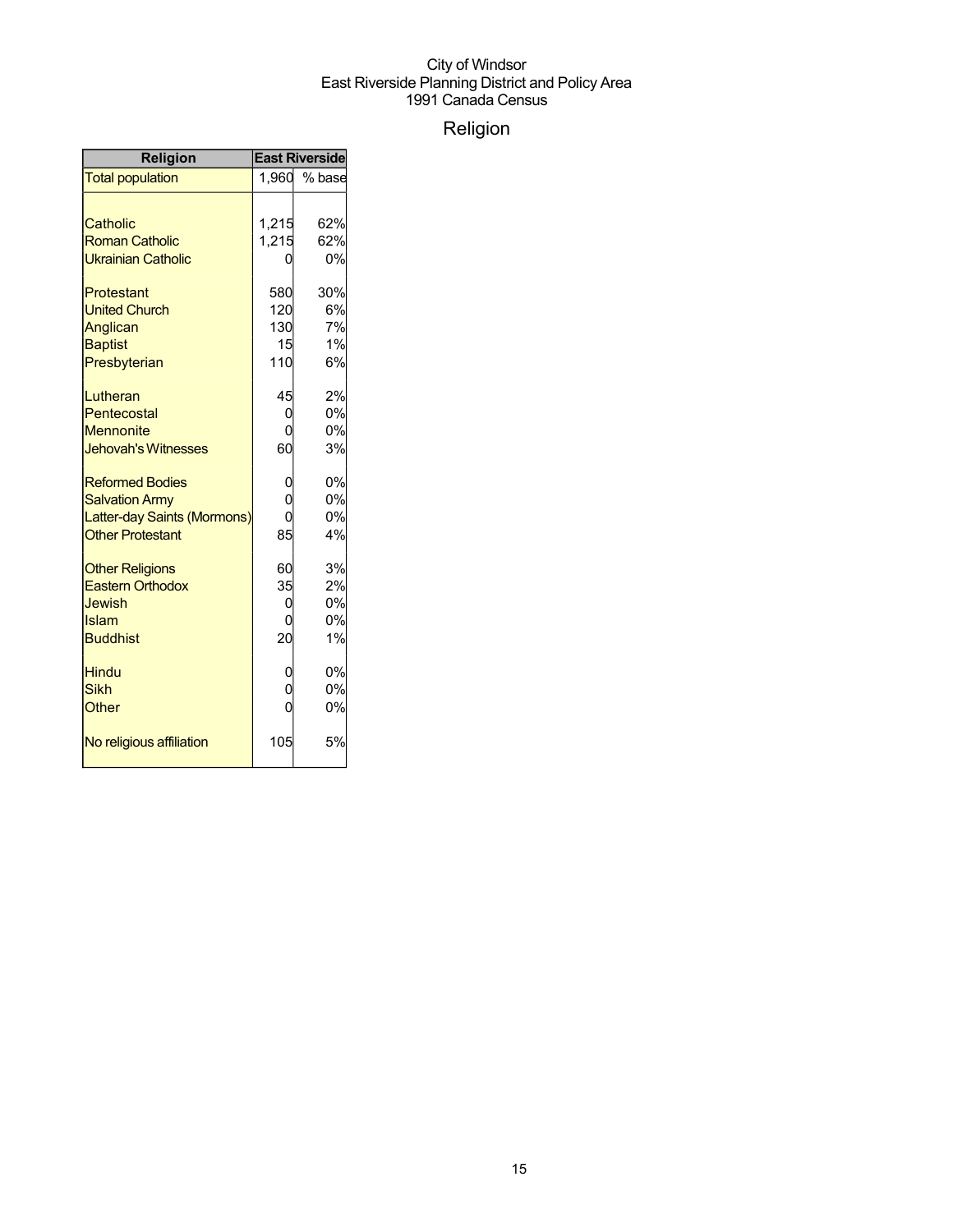## EthnicOrigin

| <b>Ethnic Origin</b>                                                                                                                                       |                                             | <b>East Riverside</b>                           |
|------------------------------------------------------------------------------------------------------------------------------------------------------------|---------------------------------------------|-------------------------------------------------|
| <b>Total population</b>                                                                                                                                    | 1,960                                       | % base                                          |
| <b>Total single origins</b><br><b>Aboriginal origins</b><br><b>Black origins</b><br><b>British</b><br>English<br>Scottish<br>Irish<br><b>Other British</b> | 1,140<br>35<br>390<br>260<br>100<br>25<br>0 | 58%<br>0%<br>2%<br>20%<br>13%<br>5%<br>1%<br>0% |
| Canadian                                                                                                                                                   | 55                                          | 3%                                              |
| Chinese                                                                                                                                                    | 10                                          | 1%                                              |
| Croatian                                                                                                                                                   | 0                                           | 0%                                              |
| Danish                                                                                                                                                     | 10                                          | 1%                                              |
| Dutch (Netherlands)                                                                                                                                        | 0                                           | 0%                                              |
| East Indian, n.i.e.                                                                                                                                        | 0                                           | 0%                                              |
| Filipino                                                                                                                                                   | 20                                          | 1%                                              |
| <b>Finnish</b>                                                                                                                                             | 10                                          | 1%                                              |
| French                                                                                                                                                     | 100                                         | 5%                                              |
| German                                                                                                                                                     | 130                                         | 7%                                              |
| Greek                                                                                                                                                      | 35                                          | 2%                                              |
| Hungarian (Magyar)                                                                                                                                         | 15                                          | 1%                                              |
| Italian                                                                                                                                                    | 60                                          | 3%                                              |
| Japanese                                                                                                                                                   | 0                                           | 0%                                              |
| <b>Jewish</b>                                                                                                                                              | 0                                           | 0%                                              |
| Korean                                                                                                                                                     | 0                                           | 0%                                              |
| Lebanese                                                                                                                                                   | 50                                          | 3%                                              |
| Norwegian                                                                                                                                                  | 0                                           | 0%                                              |
| Polish                                                                                                                                                     | 50                                          | 3%                                              |
| Portuguese                                                                                                                                                 | 15                                          | 1%                                              |
| Spanish                                                                                                                                                    | 0                                           | 0%                                              |
| Swedish                                                                                                                                                    | 0                                           | 0%                                              |
| Ukrainian                                                                                                                                                  | 15                                          | 1%                                              |
| Vietnamese                                                                                                                                                 | 0                                           | 0%                                              |
| Yugoslav, n.i.e.                                                                                                                                           | 10                                          | 1%                                              |
| Other single origins                                                                                                                                       | 125                                         | 6%                                              |
| <b>Total multiple origins</b>                                                                                                                              | 825                                         | 42%                                             |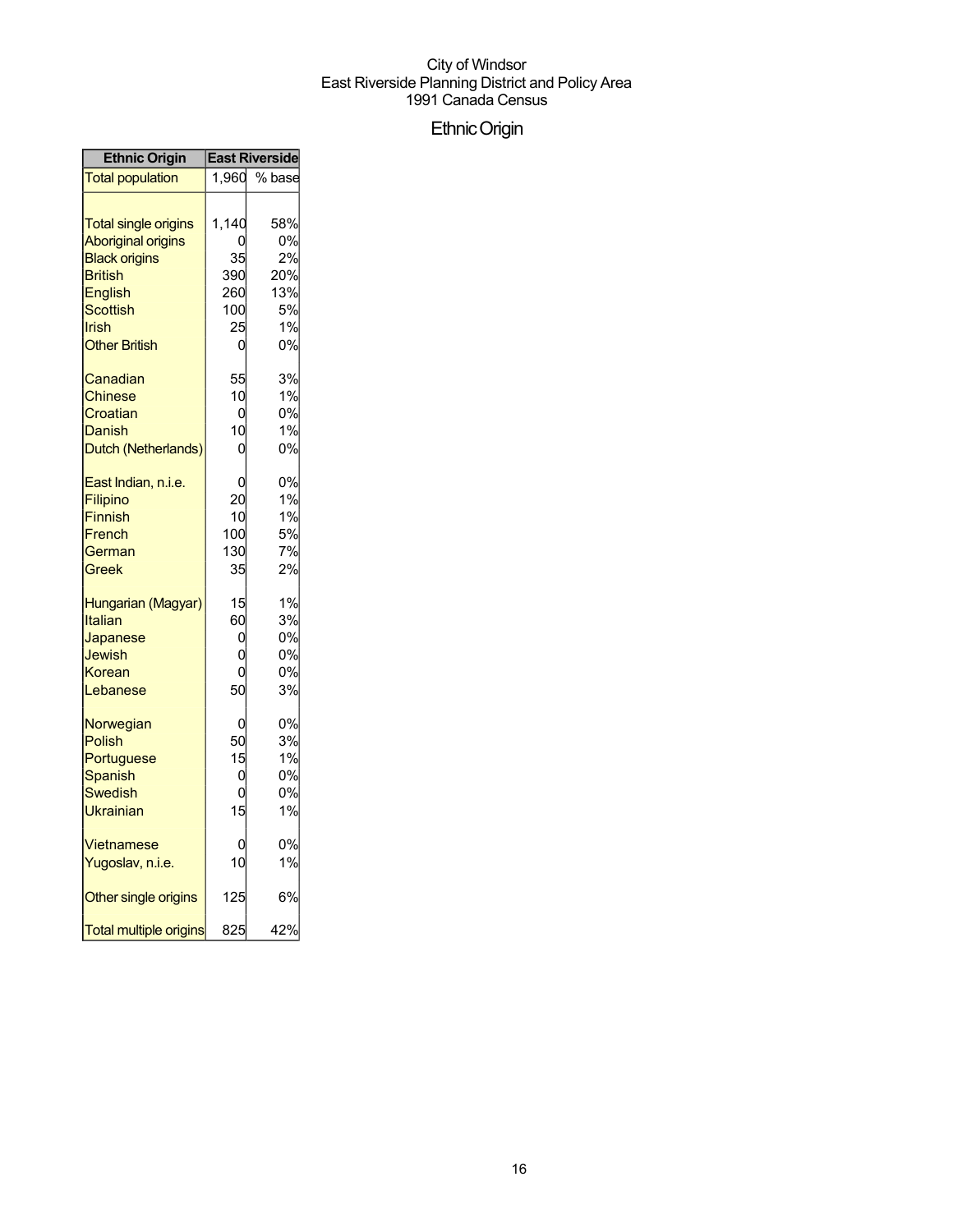## Citizenship and Immigration

| <b>Citizenship and Immigration East Riverside</b>               |             |           |  |
|-----------------------------------------------------------------|-------------|-----------|--|
| <b>Total population</b>                                         | 1,960       | % base    |  |
| <b>Canadian citizens</b><br><b>Citizens other than Canadian</b> | 1,900<br>80 | 97%<br>4% |  |
|                                                                 |             |           |  |
| Immigration:                                                    |             |           |  |
| Non-immigrant population                                        | 1,570       | 80%       |  |
| Born in province of residence                                   | 1,430       | 73%       |  |
| Immigrant population                                            | 410         | 21%       |  |
| <b>United States of America</b>                                 | 10          | 1%        |  |
| <b>Central and South America</b>                                |             | 0%        |  |
| Caribbean and Bermuda                                           | 45          | 2%        |  |
| <b>United Kingdom</b>                                           | 75          | 4%        |  |
| <b>Other Europe</b>                                             | 155         | 8%        |  |
| Africa                                                          | 15          | 1%        |  |
| India                                                           | C           | 0%        |  |
| <b>Other Asia</b>                                               | 85          | 4%        |  |
| Oceania & Other                                                 |             | 0%        |  |
| Non-permanent residents                                         | C           | 0%        |  |
| <b>Total immigrant population</b>                               | 410         | % base    |  |
| Period of immigration:                                          |             |           |  |
| Before 1961                                                     | 60          | 15%       |  |
| 1961-1970                                                       | 75          | 18%       |  |
| 1971-1980                                                       | 125         | 30%       |  |
| 1981-1991                                                       | 125         | 30%       |  |
| 1981-1987                                                       | 105         | 26%       |  |
| 1988-1991                                                       | 20          | 5%        |  |
| Age at immigration:                                             |             |           |  |
| 0 - 4 years                                                     | 45          | 11%       |  |
| 5 - 19 years                                                    | 80          | 20%       |  |
| 20 years and over                                               | 265         | 65%       |  |
|                                                                 |             |           |  |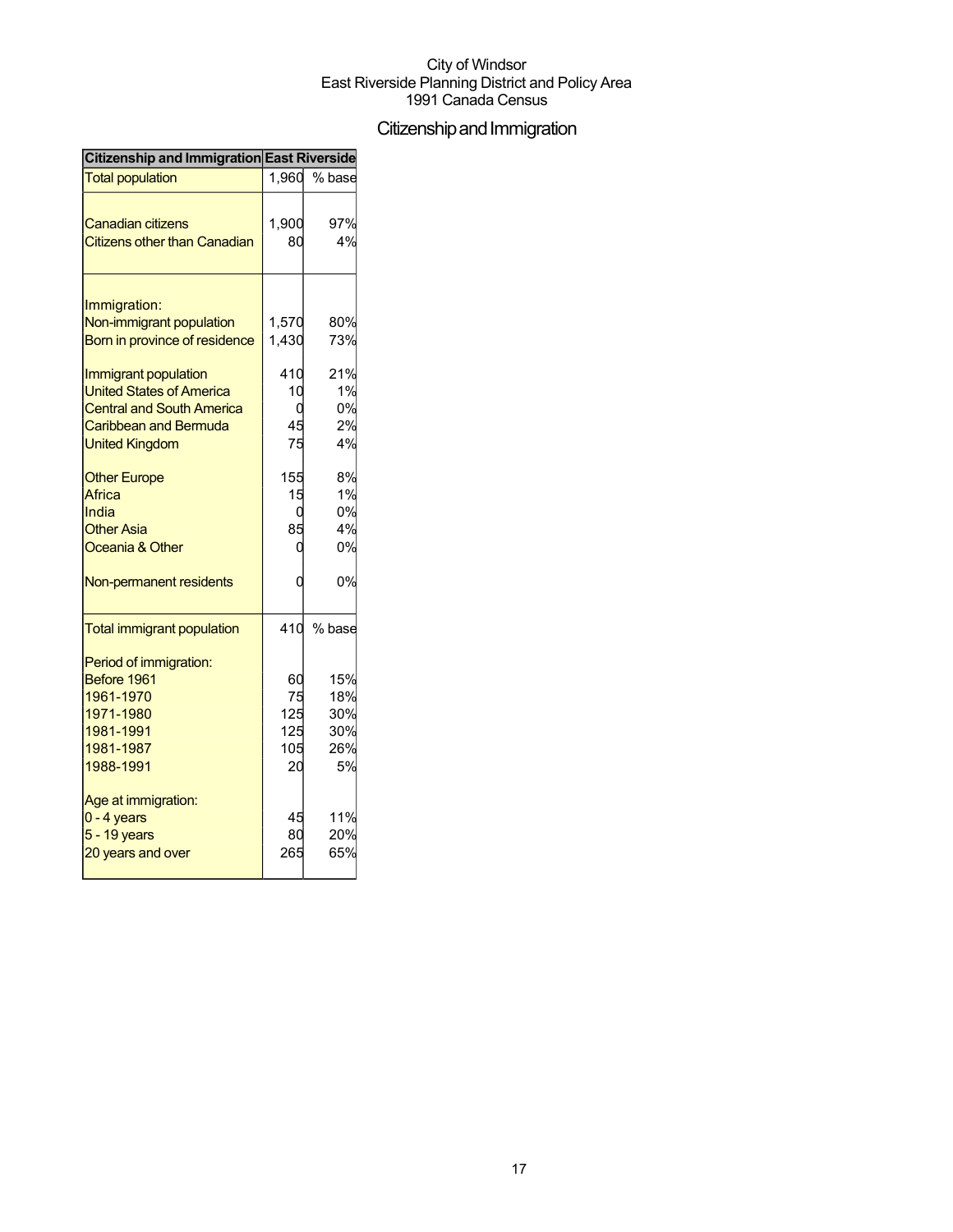## Mobility

| <b>Mobility</b>                                                                                                                      | <b>East Riverside</b>                 |                                       |
|--------------------------------------------------------------------------------------------------------------------------------------|---------------------------------------|---------------------------------------|
| One-year mobility status:                                                                                                            |                                       |                                       |
| Population 1 year and over                                                                                                           | 1,935                                 | % base                                |
| Non-movers                                                                                                                           | 1,620                                 | 84%                                   |
| <b>Movers</b><br><b>Intraprovincial movers</b><br><b>Interprovincial migrants</b><br><b>External migrants</b>                        | 320<br>285<br>O<br>20                 | 17%<br>15%<br>0%<br>1%                |
| Five-year mobility status:                                                                                                           |                                       |                                       |
| Population 5 years and over                                                                                                          | 1,825                                 | % base                                |
| Non-movers                                                                                                                           | 990                                   | 54%                                   |
| <b>Movers</b><br>Non-migrants<br><b>Migrants</b><br>Internal migrants<br>Intraprovincial migrants<br><b>Interprovincial migrants</b> | 830<br>545<br>280<br>220<br>190<br>25 | 45%<br>30%<br>15%<br>12%<br>10%<br>1% |
| <b>External migrants</b>                                                                                                             | 60                                    | 3%                                    |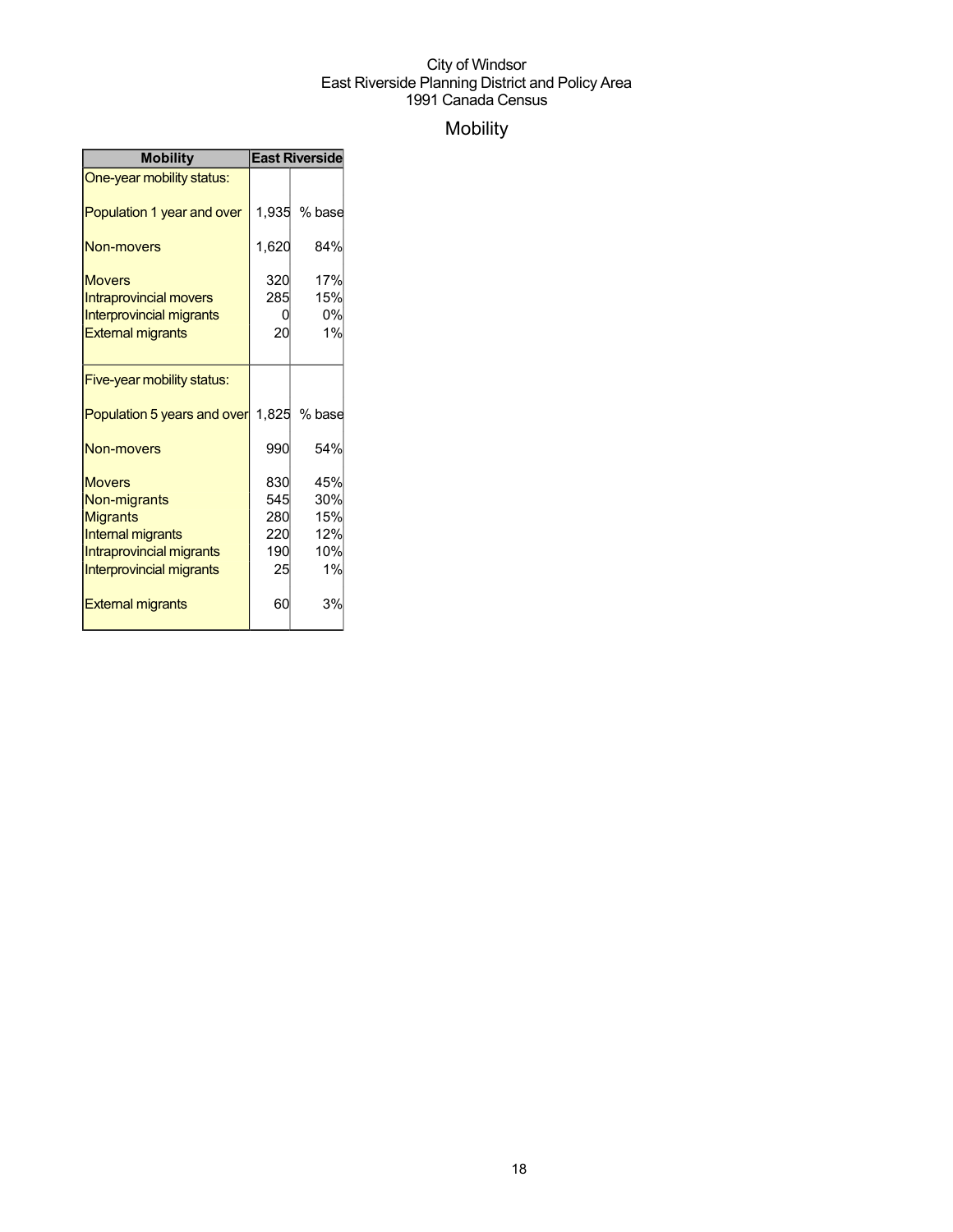## School attendance and Education level

| <b>School attendance and Education level</b>          |       | <b>East Riverside</b> |
|-------------------------------------------------------|-------|-----------------------|
| Population 15 to 24 years                             | 300   | % base                |
| By school attendance:                                 |       |                       |
| Not attending school                                  | 95    | 32%                   |
| <b>Attending school full time</b>                     | 185   | 62%                   |
| Attending school part time                            | 20    | 7%                    |
| Population over 15 years                              | 1,555 | % base                |
| By highest level of schooling:                        |       |                       |
| Less than grade 9                                     | 80    | 5%                    |
| Grades 9 to 13                                        | 610   | 39%                   |
| No secondary certificate                              | 315   | 20%                   |
| With secondary certificate                            | 295   | 19%                   |
| Trades certificate or diploma                         | 85    | 5%                    |
| Other non-university                                  | 435   | 28%                   |
| <b>Without certificate</b>                            | 130   | 8%                    |
| <b>With certificate</b>                               | 305   | 20%                   |
| University - without degree                           | 160   | 10%                   |
| <b>Without certificate</b>                            | 95    | 6%                    |
| <b>With certificate</b>                               | 55    | 4%                    |
| University - with degree                              | 175   | 11%                   |
| Total with postsecondary qualifications               | 630   | % base                |
| Educational, recreational and counselling services    | 70    | 11%                   |
| Fine and applied arts                                 | 70    | 11%                   |
| <b>Humanities and related</b>                         | 30    | <b>5%</b>             |
| Social sciences and related                           | 45    | 7%                    |
| Commerce, management and business administration      | 110   | 17%                   |
| Agricultural and biological sciences and technologies | 20    | 3%                    |
| <b>Engineering &amp; applied sciences</b>             | 10    | 2%                    |
| Engineering & applied science technologies and trades | 185   | 29%                   |
| Health professions, sciences and technologies         | 65    | 10%                   |
| Mathematics and physical sciences                     | 0     | 0%                    |
| None and all other                                    | 0     | 0%                    |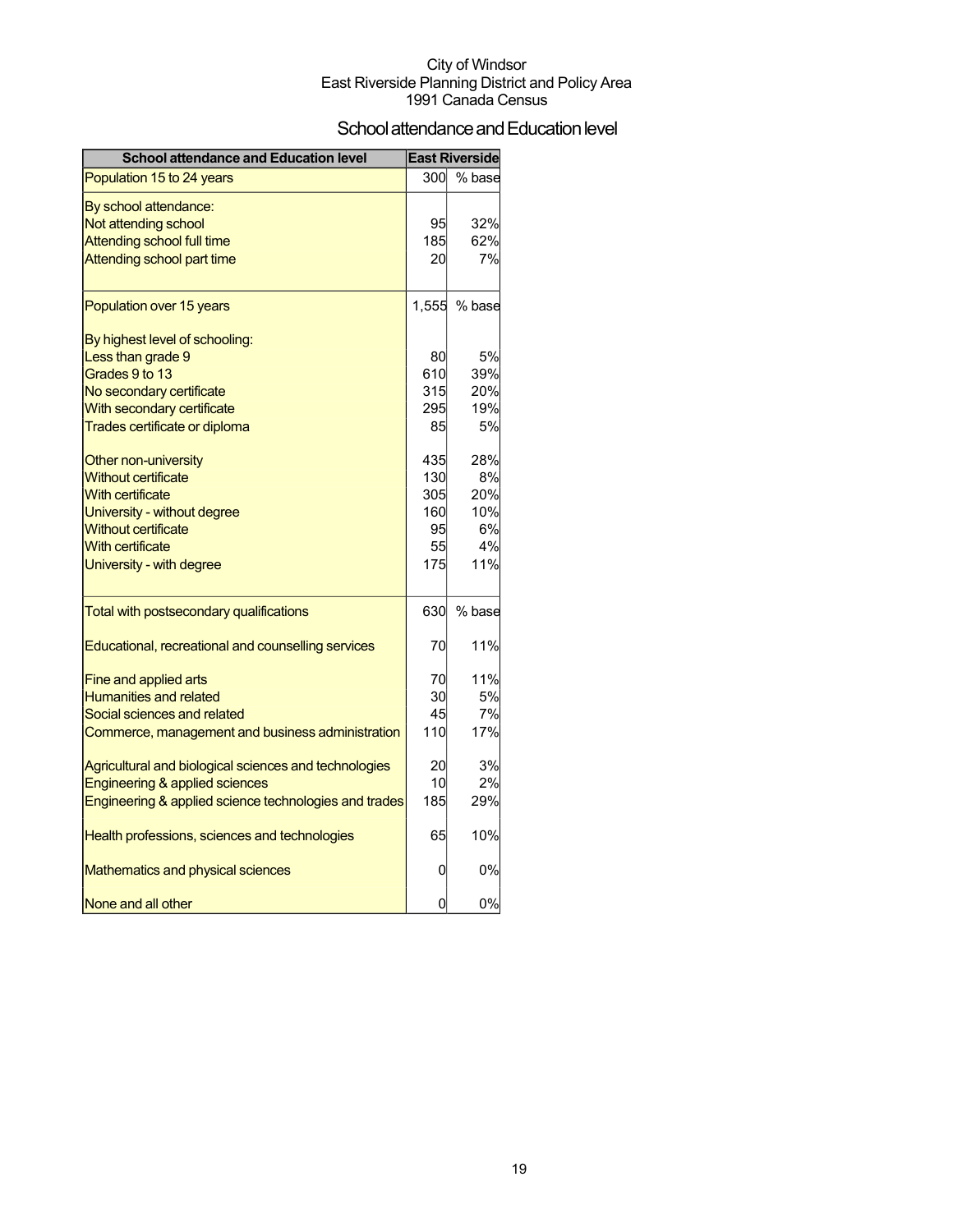## Post-secondary Education by sex

| <b>Post-secondary Education by sex</b>                                             |          | <b>East Riverside</b> |
|------------------------------------------------------------------------------------|----------|-----------------------|
| Males with postsecondary qualifications                                            | 320      | % base                |
|                                                                                    |          |                       |
| Educational, recreational and counselling services                                 | 30       | 9%                    |
|                                                                                    | 10       | 3%                    |
| Fine and applied arts<br><b>Humanities and related</b>                             | $\Omega$ | 0%                    |
| Social sciences and related                                                        | 35       | 11%                   |
| Commerce, management and business administration                                   | 40       | 13%                   |
|                                                                                    |          |                       |
| Agricultural and biological sciences and technologies                              | 20       | 6%                    |
| Engineering & applied sciences                                                     | 10       | 3%                    |
| Engineering & applied science technologies and trades                              | 165      | 52%                   |
|                                                                                    |          |                       |
| Health professions, sciences and technologies<br>Mathematics and physical sciences | 10<br>0  | 3%<br>0%              |
| None and all other                                                                 | O        | 0%                    |
|                                                                                    |          |                       |
| Females with postsecondary qualifications                                          | 310      | % base                |
|                                                                                    |          |                       |
| Educational, recreational and counselling services                                 | 40       | 13%                   |
| Fine and applied arts                                                              | 60       | 19%                   |
| Humanities and related                                                             | 30       | 10%                   |
| Social sciences and related                                                        | 10       | 3%                    |
| Commerce, management and business administration                                   | 70       | 23%                   |
|                                                                                    |          |                       |
| Agricultural and biological sciences and technologies                              | 0        | 0%                    |
| Engineering & applied sciences                                                     | 0        | 0%                    |
| Engineering & applied science technologies and trades                              | 20       | 6%                    |
| Health professions, sciences and technologies                                      | 55       | 18%                   |
| Mathematics and physical sciences                                                  | 0        | 0%                    |
| None and all other                                                                 | O        | 0%                    |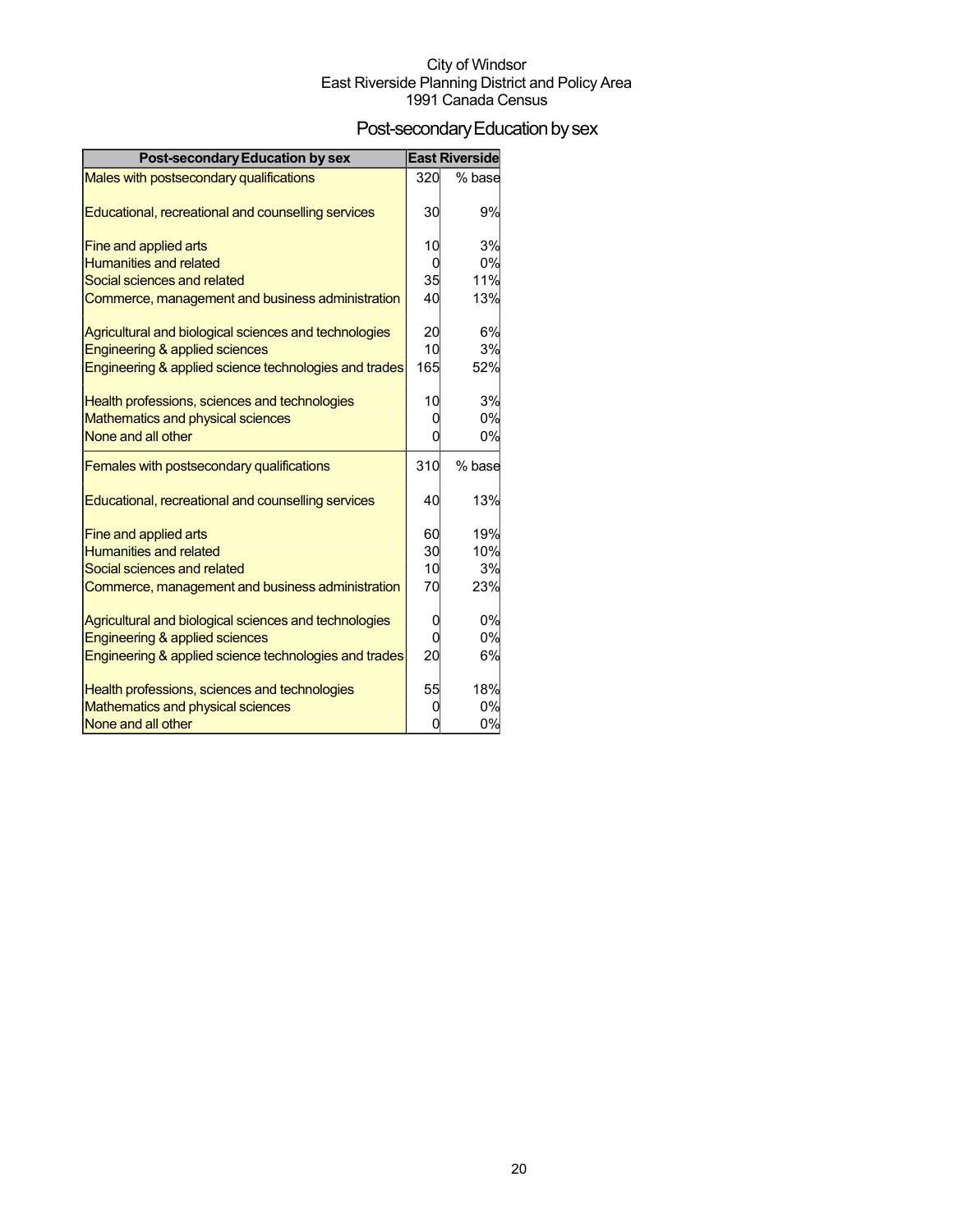## Labour Force

| <b>Labour Force</b>           | <b>East Riverside</b> |        |  |
|-------------------------------|-----------------------|--------|--|
| Total 15 years and over 1,555 |                       | % base |  |
| In labour force               | 1,070                 | 69%    |  |
| Employed                      | 930                   | 60%    |  |
| <b>Unemployed</b>             | 140                   | 9%     |  |
| Not in the labour force       | 485                   | 31%    |  |
| <b>Unemployment rate</b>      | 13%                   |        |  |
| <b>Participation rate</b>     | 69%                   |        |  |
| Total 15-24 years             | 305                   | % base |  |
| In labour force               | 185                   | 61%    |  |
| Employed                      | 150                   | 49%    |  |
| <b>Unemployed</b>             | 35                    | 11%    |  |
| Not in the labour force       | 105                   | 34%    |  |
| Unemployment rate             | 19%                   |        |  |
| <b>Participation rate</b>     | 61%                   |        |  |
| Total 25 years and over       | 1,250                 | % base |  |
| In labour force               | 885                   | 71%    |  |
| Employed                      | 780                   | 62%    |  |
| <b>Unemployed</b>             | 105                   | 8%     |  |
| Not in the labour force       | 370                   | 30%    |  |
| <b>Unemployment rate</b>      | 12%                   |        |  |
| <b>Participation rate</b>     | 71%                   |        |  |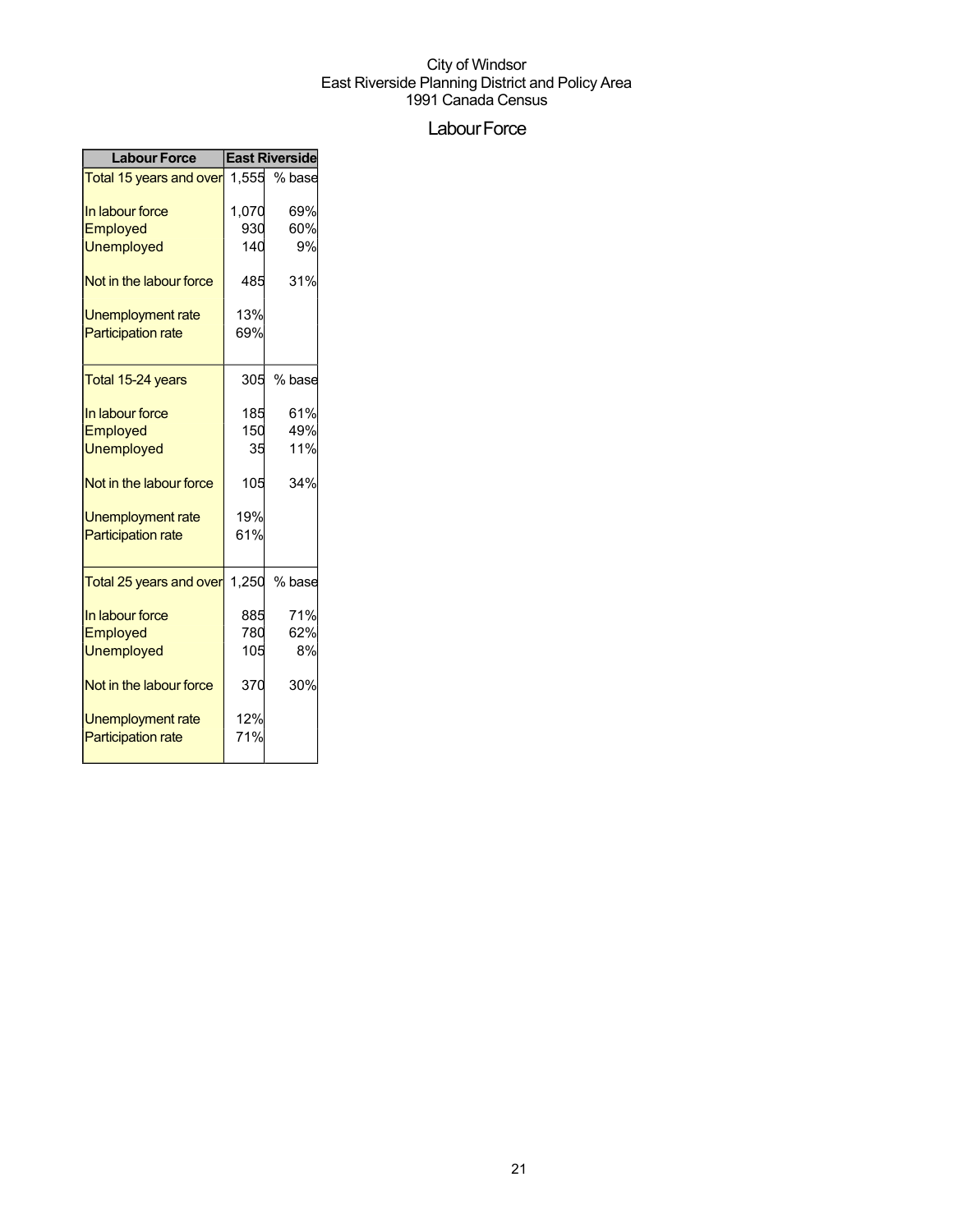## Labour Force - Males

| <b>Labour Force - Males   East Riverside</b> |     |        |  |
|----------------------------------------------|-----|--------|--|
| Males 15 years and over                      | 755 | % base |  |
| In labour force                              | 575 | 76%    |  |
| Employed                                     | 515 | 68%    |  |
| <b>Unemployed</b>                            | 50  | 7%     |  |
| Not in the labour force                      | 190 | 25%    |  |
| Unemployment rate                            | 9%  |        |  |
| <b>Participation rate</b>                    | 76% |        |  |
| Males 15-24 years                            | 150 | % base |  |
| In labour force                              | 95  | 63%    |  |
| Employed                                     | 75  | 50%    |  |
| <b>Unemployed</b>                            | 10  | 7%     |  |
| Not in the labour force                      | 65  | 43%    |  |
| <b>Unemployment rate</b>                     | 11% |        |  |
| <b>Participation rate</b>                    | 63% |        |  |
| Males 25 years and over                      | 605 | % base |  |
| In labour force                              | 480 | 79%    |  |
| Employed                                     | 435 | 72%    |  |
| <b>Unemployed</b>                            | 50  | 8%     |  |
| Not in the labour force                      | 130 | 21%    |  |
| Unemployment rate                            | 10% |        |  |
| <b>Participation rate</b>                    | 79% |        |  |
|                                              |     |        |  |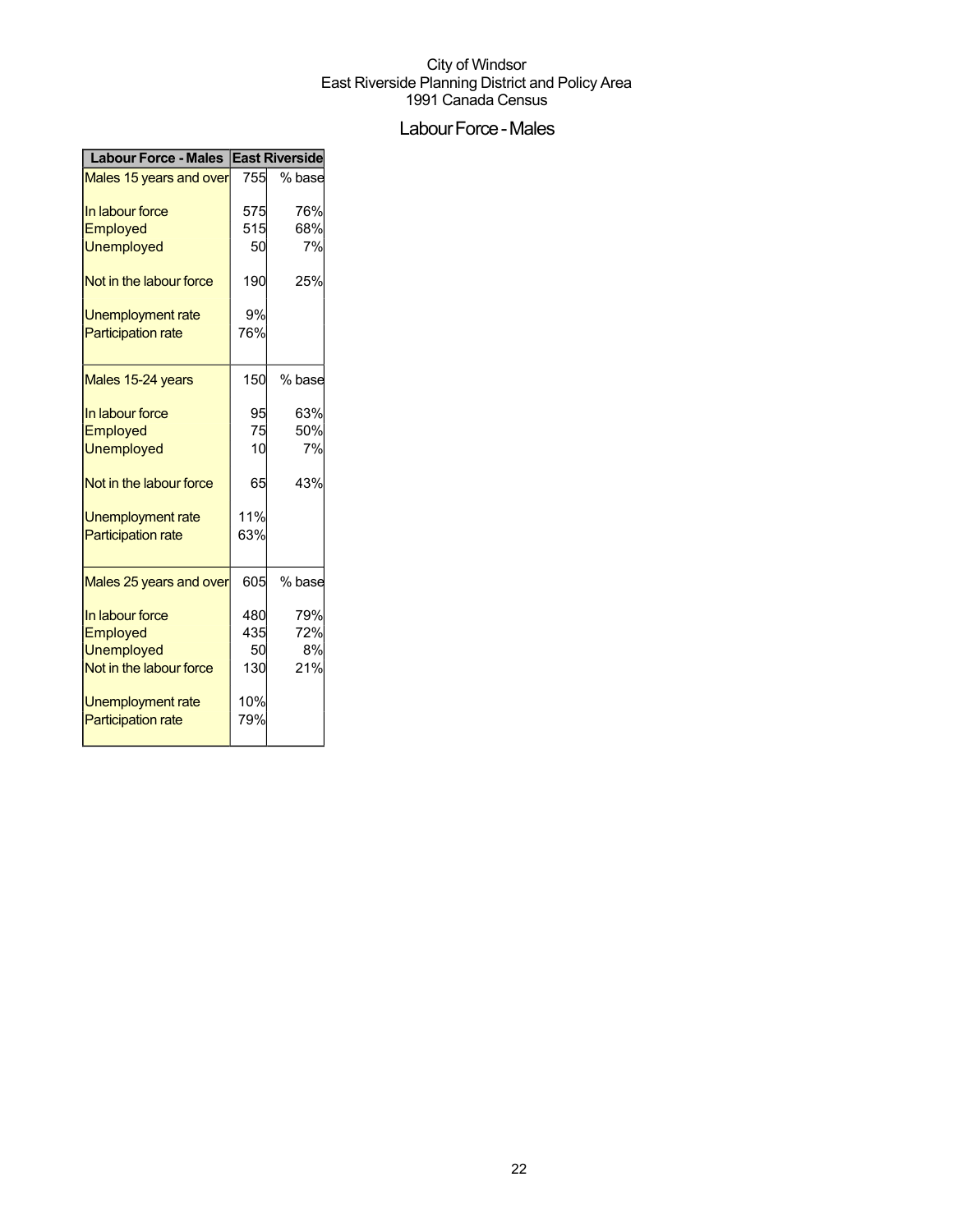## Labour Force - Females

| Labour Force - Females East Riverside |     |        |
|---------------------------------------|-----|--------|
| Females 15 years and over             | 800 | % base |
| In labour force                       | 500 | 63%    |
| Employed                              | 420 | 53%    |
| <b>Unemployed</b>                     | 75  | 9%     |
| Not in the labour force               | 305 | 38%    |
| Unemployment rate                     | 15% |        |
| <b>Participation rate</b>             | 63% |        |
| Females 15-24 years                   | 135 | % base |
| In labour force                       | 90  | 67%    |
| Employed                              | 75  | 56%    |
| <b>Unemployed</b>                     | 10  | 7%     |
| Not in the labour force               | 55  | 41%    |
| <b>Unemployment rate</b>              | 11% |        |
| <b>Participation rate</b>             | 67% |        |
| Females 25 years and over             | 650 | % base |
| In labour force                       | 400 | 62%    |
| Employed                              | 345 | 53%    |
| <b>Unemployed</b>                     | 60  | 9%     |
| Not in the labour force               | 250 | 38%    |
| Unemployment rate                     | 15% |        |
| <b>Participation rate</b>             | 62% |        |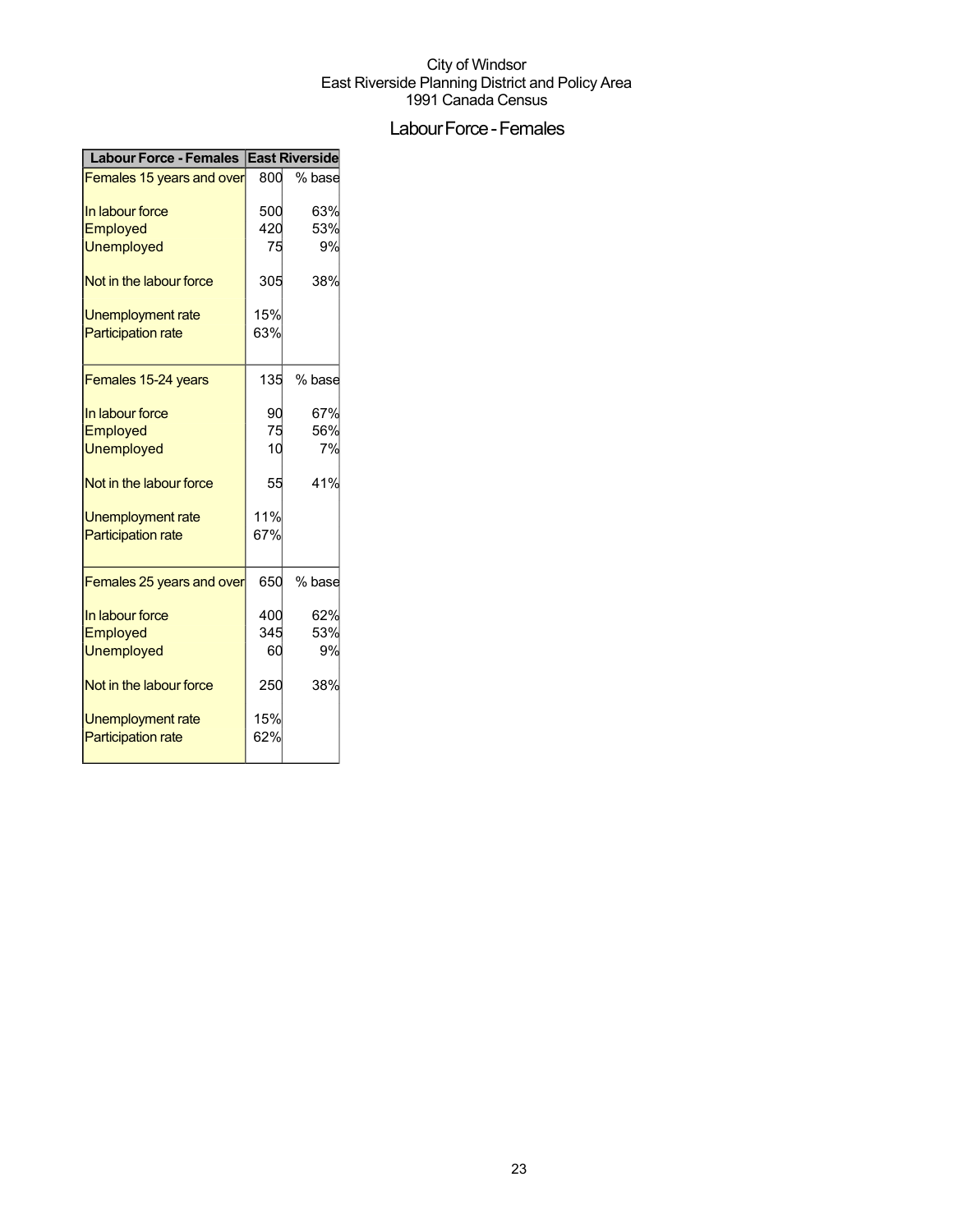## Labour Force - Females with Children

| <b>Labour Force - Females with Children</b>                    |     | <b>East Riverside</b> |
|----------------------------------------------------------------|-----|-----------------------|
| Females, 15 years and older, no children at home               | 425 | % base                |
| In the labour force                                            | 225 | 53%                   |
| <b>Employed</b>                                                | 200 | 47%                   |
| <b>Unemployed</b>                                              | 20  | 5%                    |
| Not in the labour force                                        | 200 | 47%                   |
| Unemployment rate                                              | 9%  |                       |
| <b>Participation rate</b>                                      | 53% |                       |
| Females 15 years and older with children at home               | 375 | % base                |
| In the labour force                                            | 270 | 72%                   |
| Employed                                                       | 220 | 59%                   |
| <b>Unemployed</b>                                              | 50  | 13%                   |
| Not in the labour force                                        | 100 | 27%                   |
| Unemployment rate                                              | 19% |                       |
| <b>Participation rate</b>                                      | 72% |                       |
| Females with children under 6 years only                       | 65  | % base                |
| In the labour force                                            | 45  | 69%                   |
| Employed                                                       | 35  | 54%                   |
| <b>Unemployed</b>                                              | 20  | 31%                   |
| Not in the labour force                                        | 25  | 38%                   |
| Unemployment rate                                              | 44% |                       |
| <b>Participation rate</b>                                      | 69% |                       |
| Females with children under 6 and children six years and older | 65  | % base                |
| In the labour force                                            | 40  | 62%                   |
| Employed                                                       | 40  | 62%                   |
| <b>Unemployed</b>                                              | 10  | 15%                   |
| Not in the labour force                                        | 20  | 31%                   |
| Unemployment rate                                              | 25% |                       |
| <b>Participation rate</b>                                      | 62% |                       |
| Females with children over 6 years only                        | 240 | % base                |
| In the labour force                                            | 180 | 75%                   |
| Employed                                                       | 150 | 63%                   |
| <b>Unemployed</b>                                              | 35  | 15%                   |
| Not in the labour force                                        | 65  | 27%                   |
| Unemployment rate                                              | 19% |                       |
| Participation rate                                             | 75% |                       |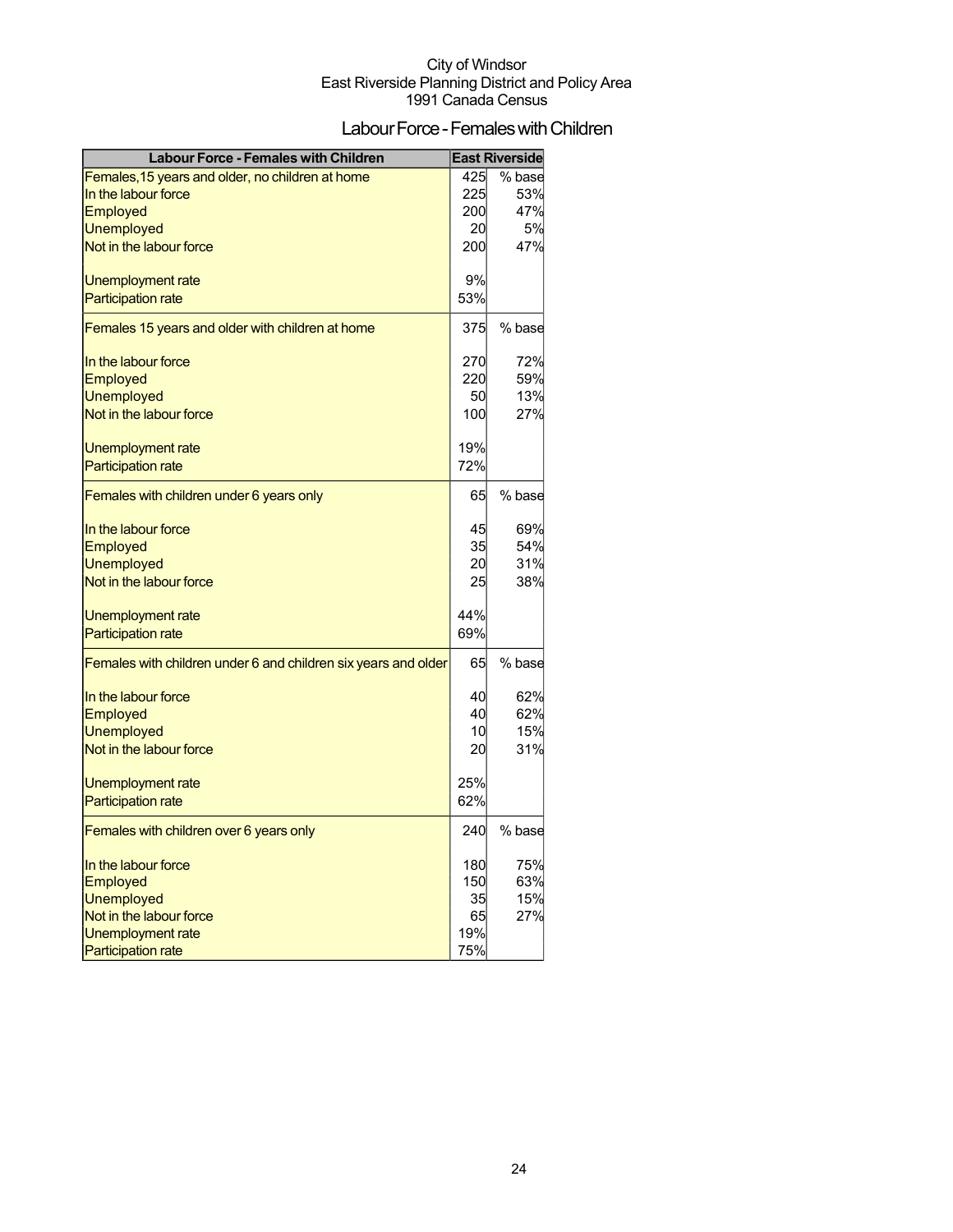## Fertility

| <b>Fertility</b>                                             |       | <b>East Riverside</b> |
|--------------------------------------------------------------|-------|-----------------------|
| Ever-married women 15 years and older, by children ever born | 650   | % base                |
|                                                              |       |                       |
| No child                                                     | 100   | 15%                   |
| 1 child                                                      | 130   | 20%                   |
| 2 children                                                   | 245   | 38%                   |
| 3 children                                                   | 105   | 16%                   |
| 4 or more children                                           | 70    | 11%                   |
| Children ever-born per 1000                                  | 1,991 |                       |
| Ever-married women 15-44 years                               | 350   |                       |
| Children ever-born per 1000                                  | 1,593 |                       |
| Single women 15 years and over                               | 155   |                       |
| Children ever-born per 1000                                  | 69    |                       |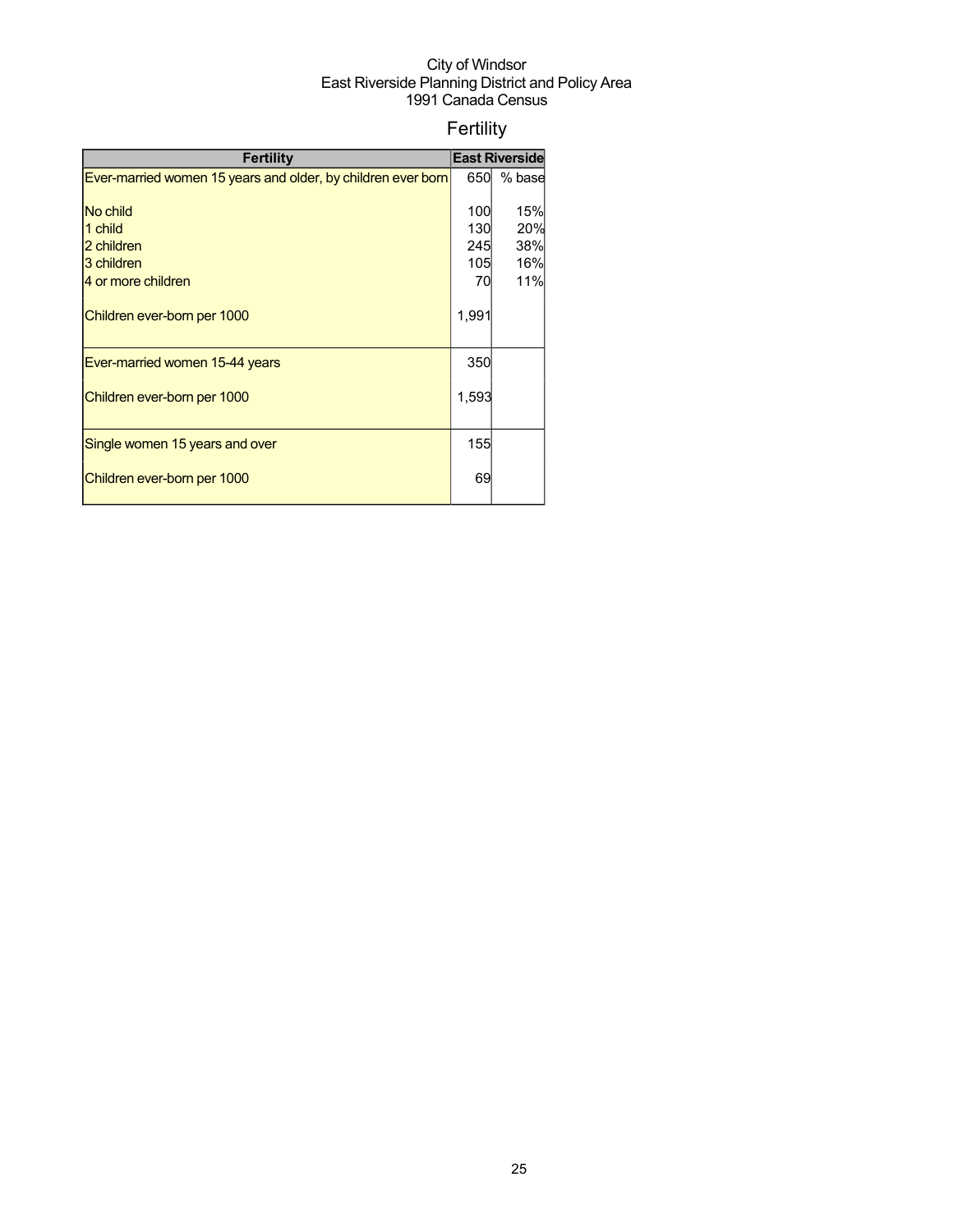## Industry

| <b>Industry</b>                         | <b>East Riverside</b> |        |  |
|-----------------------------------------|-----------------------|--------|--|
| Total labour force 15 years and older   | 1,065                 | % base |  |
| <b>Total for all industries</b>         | 1,050                 | 99%    |  |
| <b>Agriculture and related</b>          | 15                    | 1%     |  |
| <b>Fishing and trapping</b>             |                       | 0%     |  |
| Logging and forestry                    |                       | 0%     |  |
| Mining, quarrying & oil wells           |                       | 0%     |  |
| Manufacturing                           | 280                   | 26%    |  |
| Construction                            | 40                    | 4%     |  |
| <b>Transportation and storage</b>       | 20                    | 2%     |  |
| <b>Communication and utilities</b>      | 25                    | 2%     |  |
| <b>Wholesale trade</b>                  | 45                    | 4%     |  |
| <b>Retail trade</b>                     | 135                   | 13%    |  |
| <b>Finance and insurance</b>            | 20                    | 2%     |  |
| Real estate and insurance agents        | 10                    | 1%     |  |
| <b>Business service</b>                 | 50                    | 5%     |  |
| Government service                      | 35                    | 3%     |  |
| <b>Educational service</b>              | 100                   | 9%     |  |
| <b>Health and social service</b>        | 95                    | 9%     |  |
| <b>Accommodation &amp; food service</b> | 90                    | 8%     |  |
| Other service industries                | 60                    | 6%     |  |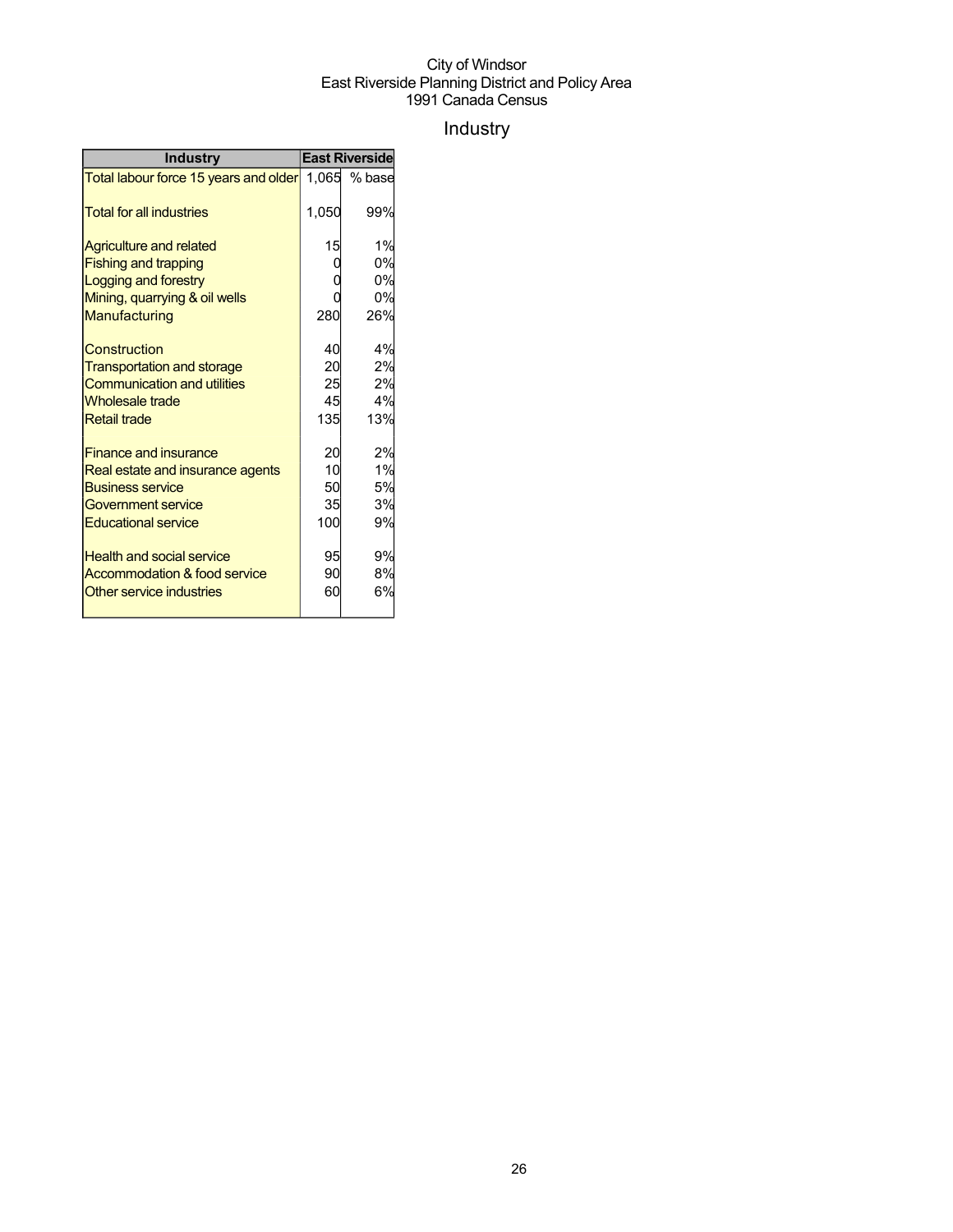## **Occupation**

| <b>Occupation</b>                                                           |       | <b>East Riverside</b> |
|-----------------------------------------------------------------------------|-------|-----------------------|
| <b>Total for all occupations</b>                                            | 1.055 | % base                |
|                                                                             |       |                       |
| <b>Managerial and administrative</b>                                        | 100   | 9%                    |
| Natural sciences, engineering and mathematics                               | 25    | 2%                    |
| Social sciences & related                                                   | 10    | 1%                    |
| Religion                                                                    |       | 0%                    |
| <b>Teaching and related</b>                                                 | 95    | 9%                    |
| <b>Medicine and health</b>                                                  | 80    | 8%                    |
| Art, literary, recreational                                                 | 10    | 1%                    |
| <b>Clerical and related</b>                                                 | 130   | 12%                   |
| <b>Sales</b>                                                                | 130   | 12%                   |
| Service                                                                     | 135   | 13%                   |
| Farming, horticultural and animal husbandry                                 | 20    | 2%                    |
| Fishing, trapping and related                                               |       | 0%                    |
| <b>Forestry and logging</b>                                                 |       | 0%                    |
| Mining, quarrying, oil & gas                                                |       | 0%                    |
| Processing                                                                  | 20    | 2%                    |
|                                                                             | 55    | 5%                    |
| <b>Machining and related</b><br>Product fabricating, assembly and repairing | 115   | 11%                   |
| <b>Construction trades</b>                                                  | 70    | 7%                    |
| <b>Transport equipment operating</b>                                        | 20    | 2%                    |
|                                                                             |       | 0%                    |
| Material handling & related                                                 |       |                       |
| Other crafts, equipment operating                                           | 10    | 1%                    |
| Occupations not elsewhere classified                                        | 10    | 1%                    |
|                                                                             |       |                       |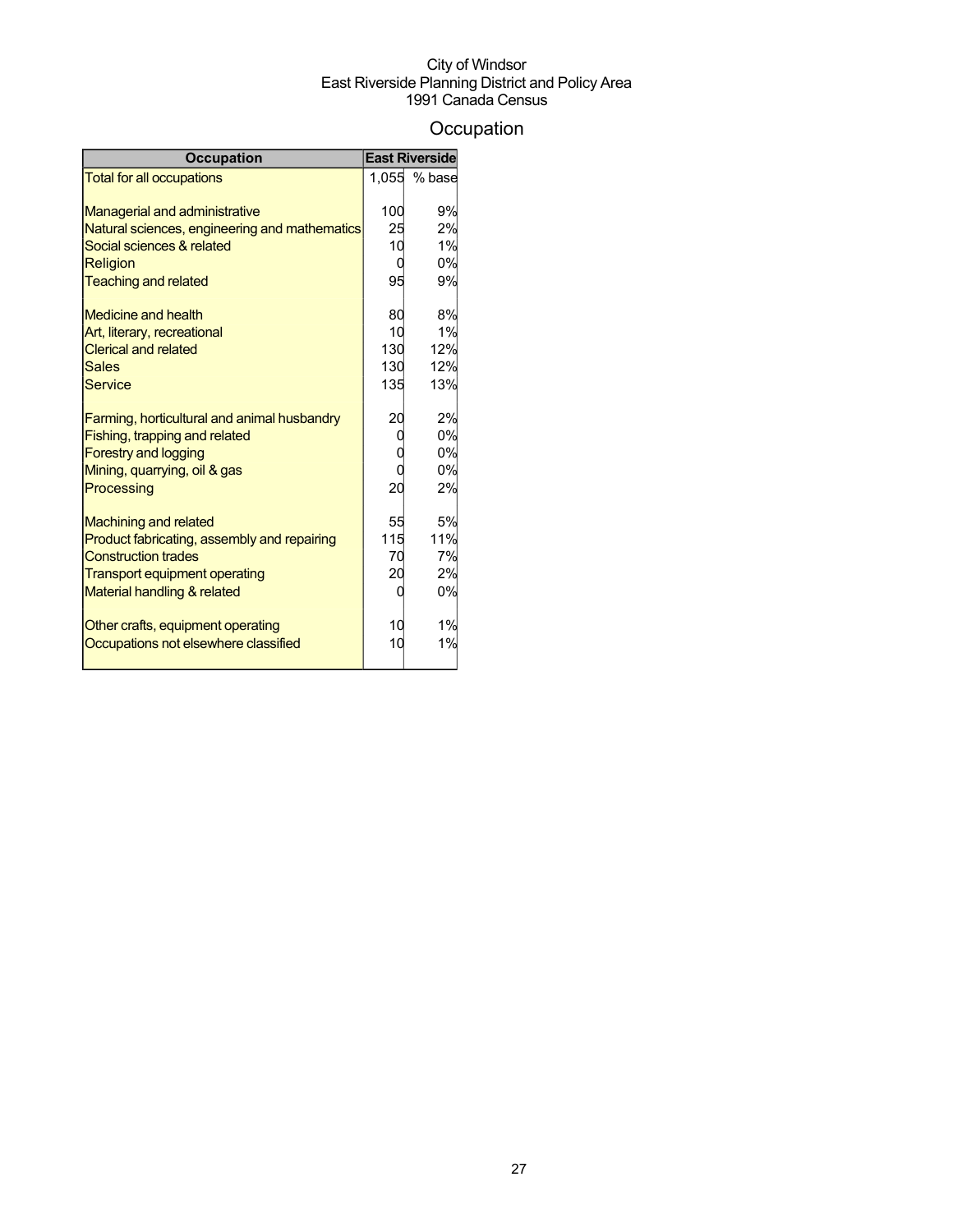## Occupation-Males

| <b>Occupation - Males</b>                     |             | <b>East Riverside</b> |
|-----------------------------------------------|-------------|-----------------------|
| Males, all occupations                        | 575         | % base                |
|                                               |             |                       |
| Managerial, administrative                    | 60          | 10%                   |
| Natural sciences, engineering and mathematics | 25          | 4%                    |
| Social sciences & related                     | 0           | 0%                    |
| <b>Religion</b>                               |             | 0%                    |
| <b>Teaching and related</b>                   | 35          | 6%                    |
| Medicine and health                           | 20          | 3%                    |
| Art, literary, recreational                   | C           | 0%                    |
| <b>Clerical and related</b>                   | 20          | 3%                    |
| <b>Sales</b>                                  | 65          | 11%                   |
| Service                                       | 55          | 10%                   |
| Farming, horticultural and animal husbandry   | 10          | 2%                    |
| Fishing, trapping and related                 | $\mathbf 0$ | 0%                    |
| <b>Forestry and logging</b>                   |             | 0%                    |
| Mining, quarrying, oil & gas                  | 0           | 0%                    |
| Processing                                    | 10          | 2%                    |
| <b>Machining and related</b>                  | 55          | 10%                   |
| Product fabricating, assembly and repairing   | 90          | 16%                   |
| <b>Construction trades</b>                    | 70          | 12%                   |
| <b>Transport equipment operating</b>          | 20          | 3%                    |
| Material handling & related                   | 0           | 0%                    |
| Other crafts, equipment operating             | 10          | 2%                    |
| Occupations not elsewhere classified          | 10          | 2%                    |
|                                               |             |                       |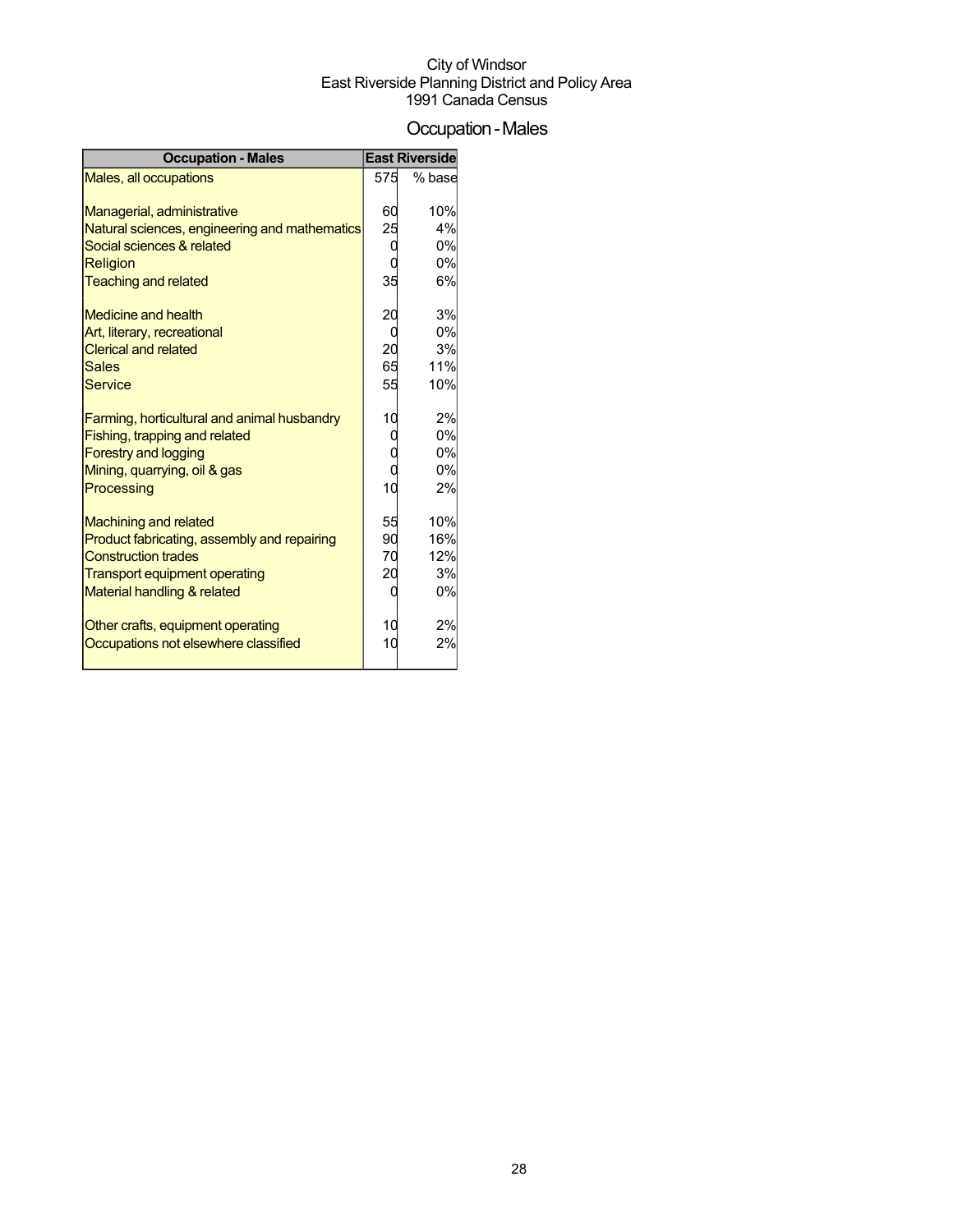## Occupation-Females

| <b>Occupation - Females</b>                   |     | <b>East Riverside</b> |
|-----------------------------------------------|-----|-----------------------|
| Females, all occupations                      | 480 | % base                |
|                                               |     |                       |
| Managerial, administrative                    | 40  | 8%                    |
| Natural sciences, engineering and mathematics | C   | 0%                    |
| Social sciences & related                     | 10  | 2%                    |
| <b>Religion</b>                               |     | 0%                    |
| <b>Teaching and related</b>                   | 60  | 13%                   |
| Medicine and health                           | 60  | 13%                   |
| Art, literary, recreational                   | 10  | 2%                    |
| <b>Clerical and related</b>                   | 110 | 23%                   |
| <b>Sales</b>                                  | 65  | 14%                   |
| Service                                       | 80  | 17%                   |
| Farming, horticultural and animal husbandry   | 10  | 2%                    |
| Fishing, trapping and related                 |     | 0%                    |
| <b>Forestry and logging</b>                   |     | 0%                    |
| Mining, quarrying, oil & gas                  |     | 0%                    |
| Processing                                    | 10  | 2%                    |
| <b>Machining and related</b>                  |     | 0%                    |
| Product fabricating, assembly and repairing   | 25  | 5%                    |
| <b>Construction trades</b>                    |     | 0%                    |
| <b>Transport equipment operating</b>          |     | 0%                    |
| Material handling & related                   |     | 0%                    |
| Other crafts, equipment operating             |     | 0%                    |
| Occupations not elsewhere classified          |     | 0%                    |
|                                               |     |                       |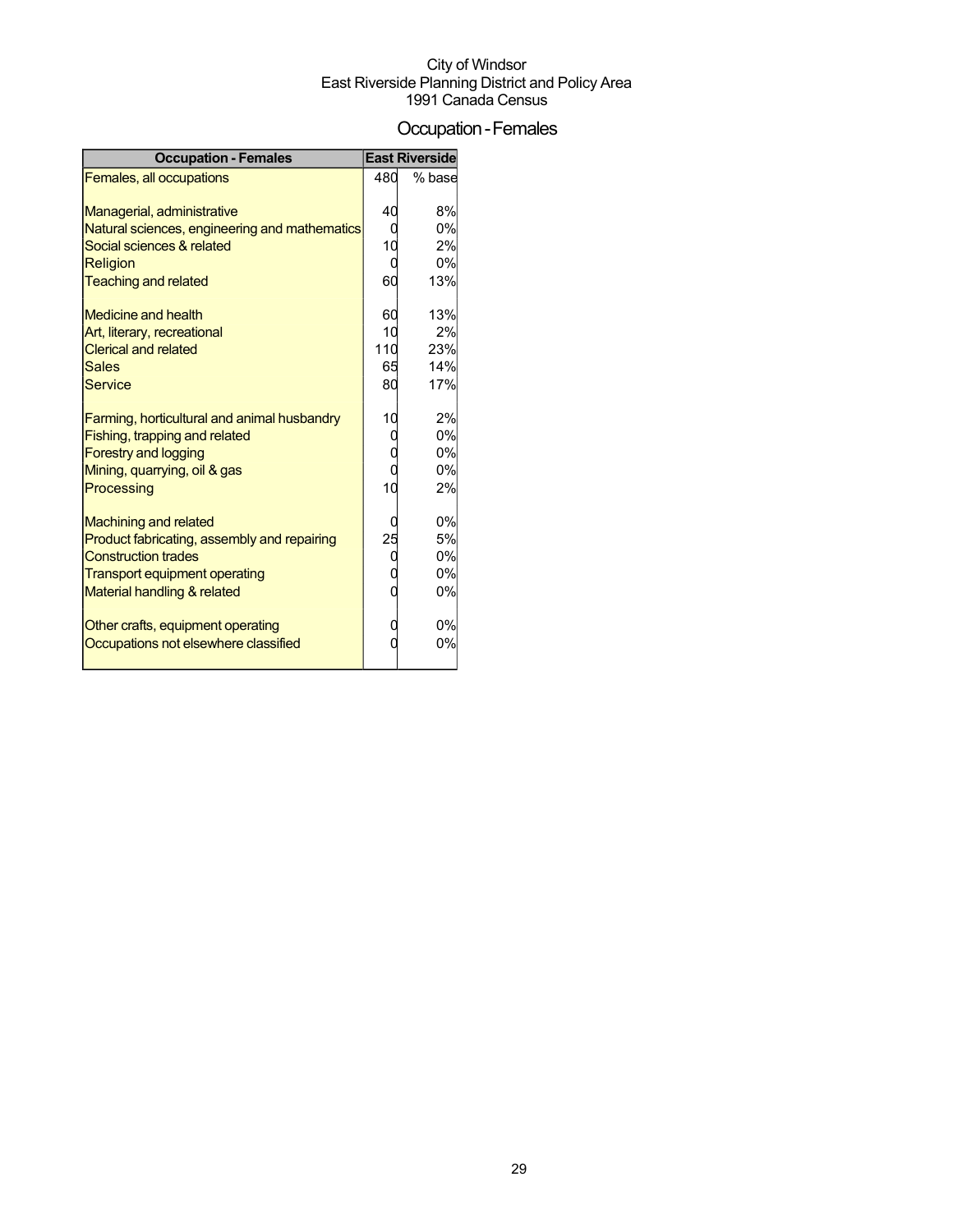## ClassofWorker

| <b>Class of Worker</b>               | <b>East Riverside</b> |        |  |
|--------------------------------------|-----------------------|--------|--|
| <b>Total - All classes of worker</b> | 1.035                 | % base |  |
| <b>Paid workers</b>                  | 1,015                 | 98%    |  |
| <b>Employees</b>                     | 1,000                 | 97%    |  |
| Self-employed (incorporated)         |                       | 0%     |  |
| Self-employed (unincorporated)       | 25                    | 2%     |  |
| <b>Unpaid family workers</b>         |                       | 0%     |  |
| Males - All classes of worker        | 560                   | % base |  |
| <b>Paid workers</b>                  | 540                   | 96%    |  |
| <b>Employees</b>                     | 530                   | 95%    |  |
| Self-employed (incorporated)         |                       | 0%     |  |
| Self-employed (unincorporated)       | 25                    | 4%     |  |
| <b>Unpaid family workers</b>         |                       | 0%     |  |
| <b>Females - All classes</b>         | 475                   | % base |  |
| <b>Paid workers</b>                  | 475                   | 100%   |  |
| <b>Employees</b>                     | 470                   | 99%    |  |
| Self-employed (incorporated)         |                       | 0%     |  |
| Self-employed (unincorporated)       |                       | 0%     |  |
| <b>Unpaid family workers</b>         |                       | 0%     |  |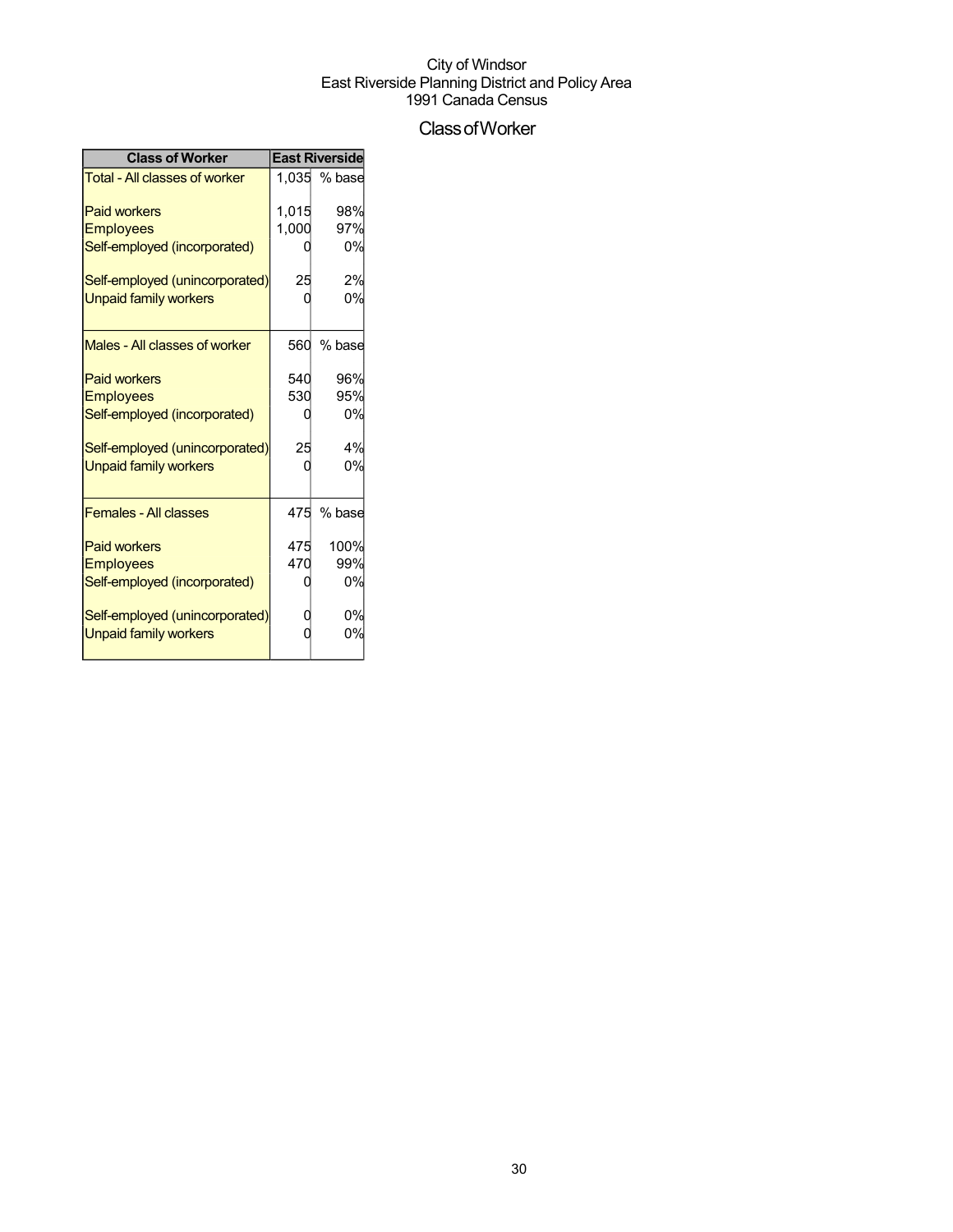## Place of Work

| <b>Place of Work</b>                                                | <b>East Riverside</b> |                |
|---------------------------------------------------------------------|-----------------------|----------------|
| <b>Total in labour force</b>                                        | 920                   | % base         |
| Usual place of work:                                                | 935                   | 102%           |
| In Census Sub-division of residence                                 | 795                   | 86%            |
| In different Census Sub-division<br>In Census Division of residence | 140<br>90             | 15%<br>10%     |
| At home<br><b>Outside Canada</b><br>No usual place of work          | 10                    | 1%<br>0%<br>0% |
| Males in labour force                                               | 505                   | % base         |
| Usual place of work:                                                | 510                   | 101%           |
| In Census Sub-division of residence                                 | 430                   | 85%            |
| In different Census Sub-division<br>In Census Division of residence | 80<br>50              | 16%<br>10%     |
| At home<br><b>Outside Canada</b><br>No usual place of work          | 10                    | 2%<br>0%<br>0% |
| <b>Females in labour force</b>                                      | 415                   | % base         |
| Usual place of work:                                                | 425                   | 102%           |
| In Census Sub-division of residence                                 | 365                   | 88%            |
| In different Census Sub-division<br>In Census Division of residence | 60<br>40              | 14%<br>10%     |
| At home<br><b>Outside Canada</b><br>No usual place of work          |                       | 0%<br>0%<br>0% |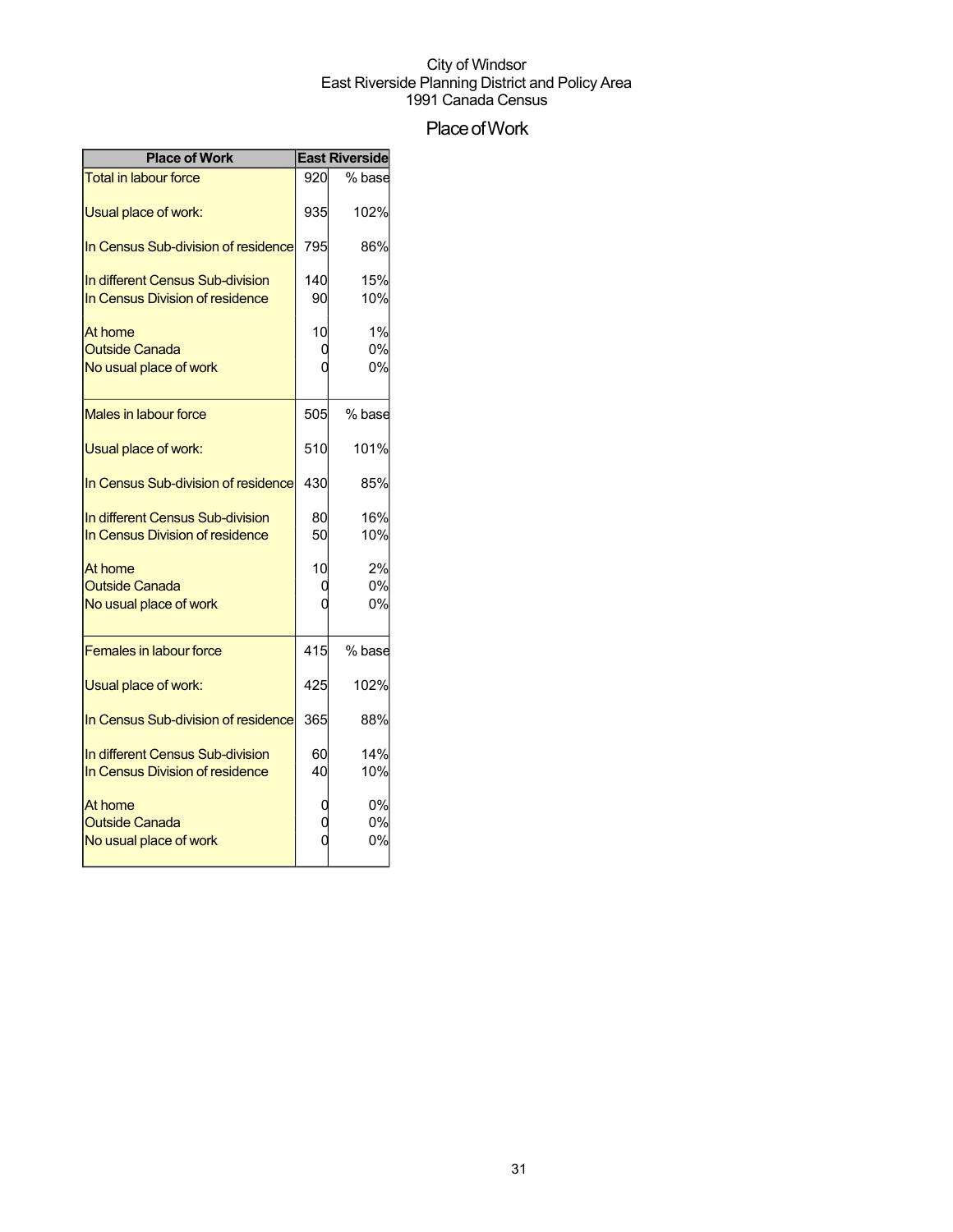## Families in Labour Force

| <b>Families in Labour Force</b>          |     | <b>East Riverside</b> |
|------------------------------------------|-----|-----------------------|
| Census families in private<br>households | 550 | % base                |
| Married & common-law families            | 465 | 85%                   |
| No member in labour force                | 55  | 10%                   |
| Some members in labour force             | 405 | 74%                   |
| One member only                          | 110 | 20%                   |
| Two or more members                      | 285 | 52%                   |
| Couples in labour force                  | 275 | 50%                   |
| Lone-parent families                     | 90  | 16%                   |
| No member in labour force                | 10  | 2%                    |
| Some members in labour force             | 95  | 17%                   |
| <b>Parent in labour force</b>            | 60  | 11%                   |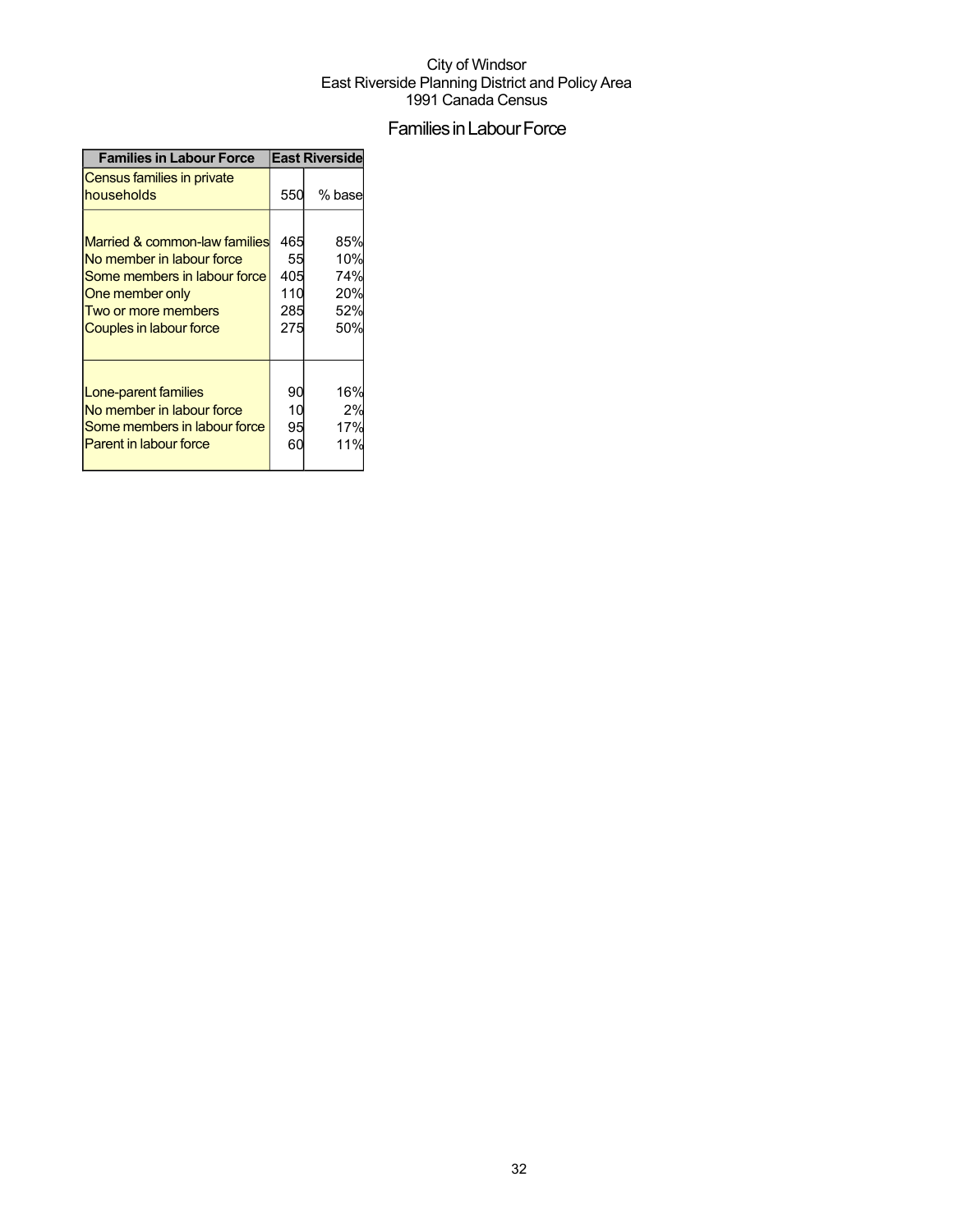## Income - full and part-time employment

| Income - full and part-time employment East Riverside |             |
|-------------------------------------------------------|-------------|
| <b>Males and females</b>                              |             |
| Worked full year, full time                           | 390         |
| Average employment income                             | \$34,736    |
| Aggregate income (000)                                | \$13,547    |
| Worked part year or part time                         | 530         |
| Average employment income                             | \$13,058    |
| Aggregate income (000)                                | \$6,921     |
| <b>Males</b>                                          |             |
| Worked full year, full time                           | 270         |
| Average employment income                             | \$37,096    |
| Aggregate income (000)                                | \$10,016    |
| Worked part year or part time                         | 255         |
| Average employment income                             | \$16,671    |
| Aggregate income (000)                                | \$4,251     |
| <b>Females</b>                                        |             |
| Worked full year, full time                           | 120         |
| Average employment income                             | \$29,425    |
| Aggregate income (000)                                | \$3,531     |
| Worked part year or part time                         | 275         |
| Average employment income                             | \$9,709     |
| Aggregate income (000)                                | \$2,670,000 |
|                                                       |             |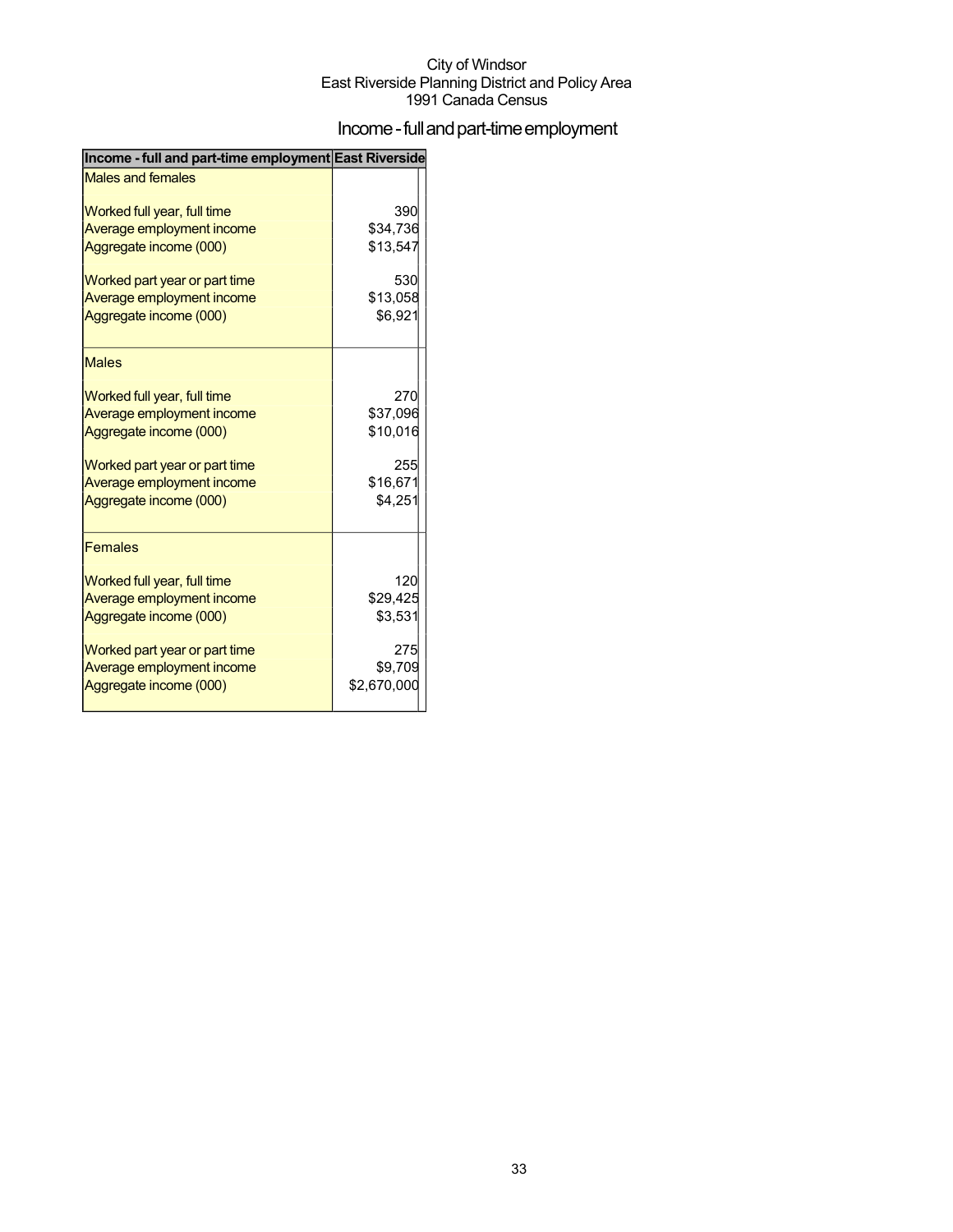## Income - Individual Source of Income

| Income - Individual                   | <b>East Riverside</b> |              |
|---------------------------------------|-----------------------|--------------|
| <b>Source of Income</b>               |                       |              |
| Total 15 years and over with income   |                       | 1,225 % base |
| <b>Under \$7,500</b>                  |                       | 24520.00%    |
| \$7,500 - \$14,999                    |                       | 25020.40%    |
| \$15,000 - \$29,999                   |                       | 35028.60%    |
| \$30,000 and over                     |                       | 40533.10%    |
| Average income                        | \$23,127              |              |
| Aggregate income (000)                | \$28,330              |              |
| <b>Median income</b>                  | \$23,833              |              |
| Males 15 years and over with income   |                       | 625 % base   |
| <b>Under \$7,500</b>                  |                       | 100 16.00%   |
| \$7,500 - \$14,999                    |                       | 100 16.00%   |
| \$15,000 - \$29,999                   |                       | 12520.00%    |
| \$30,000 and over                     |                       | 31550.40%    |
| Average income                        | \$27,938              |              |
| Aggregate income (000)                | \$17,461              |              |
| <b>Median income</b>                  | \$30,901              |              |
| Females 15 years and over with income |                       | 600 % base   |
| <b>Under \$7,500</b>                  |                       | 14524.20%    |
| \$7,500 - \$14,999                    |                       | 15025.00%    |
| \$15,000 - \$29,999                   |                       | 22537.50%    |
| \$30,000 and over                     |                       | 90 15.00%    |
| Average income                        | \$18,115              |              |
| Aggregate income (000)                | \$10,869              |              |
| <b>Median income</b>                  | \$16,472              |              |
| Source of total income:               |                       |              |
| <b>Employment income</b>              | 71%                   |              |
| Government transfer payments          | 12%                   |              |
| <b>Other income</b>                   | 8%                    |              |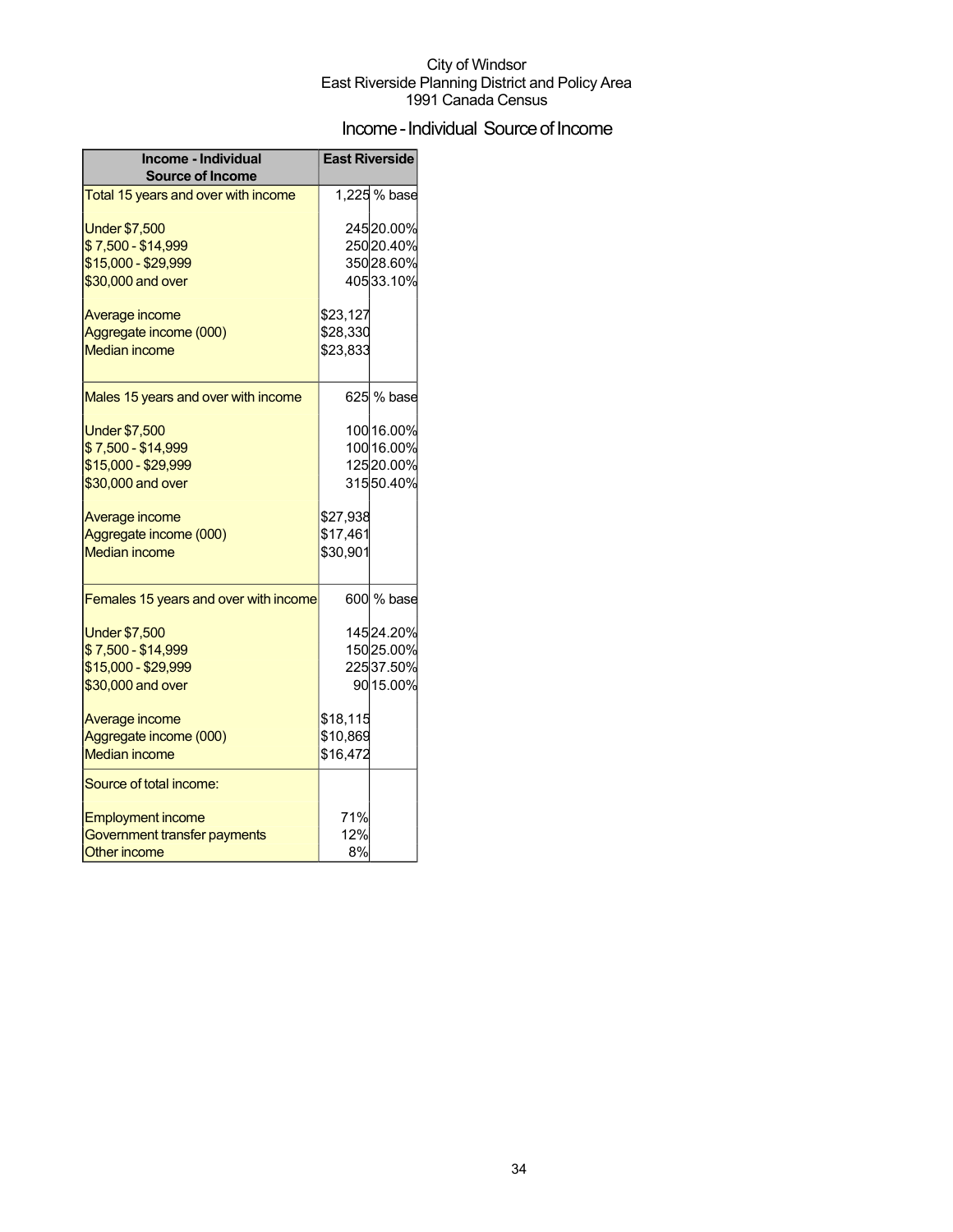## Income - Family and Household

| Income - Family and Household East Riverside                                                                                                                                      |                                                             |                          |
|-----------------------------------------------------------------------------------------------------------------------------------------------------------------------------------|-------------------------------------------------------------|--------------------------|
| <b>Total census families</b>                                                                                                                                                      |                                                             | 560 % base               |
| <b>Family Income:</b>                                                                                                                                                             |                                                             |                          |
| <b>Under \$20,000</b><br>\$20,000 - \$34,999                                                                                                                                      | 64<br>107                                                   | 11%<br>19%               |
| \$35,000 - \$49,999                                                                                                                                                               | 157                                                         | 28%                      |
| \$50,000 and over                                                                                                                                                                 | 237                                                         | 42%                      |
| Average income<br>Aggregate income (000)<br><b>Median income</b>                                                                                                                  | \$49,816<br>\$28,146<br>\$39,871                            |                          |
| Total households                                                                                                                                                                  |                                                             | 665 % base               |
| Household Income:<br><b>Under \$20,000</b><br>\$20,000 - \$34,999<br>\$35,000 - \$49,999<br>\$50,000 and over<br>Average income<br>Aggregate income (000)<br><b>Median income</b> | 84<br>118<br>185<br>279<br>\$47,272<br>\$31,436<br>\$39,635 | 13%<br>18%<br>28%<br>42% |
| Incidence of low income:<br><b>Total economic families</b><br><b>Families with low income</b><br>Incidence of low income                                                          | 495<br>45<br>9%                                             |                          |
| Total unattached individuals<br>Individuals with low income<br>Incidence of low income                                                                                            | 0<br>0                                                      |                          |
| Persons in private households<br>Persons in low income families<br>Incidence of low income                                                                                        | 1,750<br>140<br>8%                                          |                          |